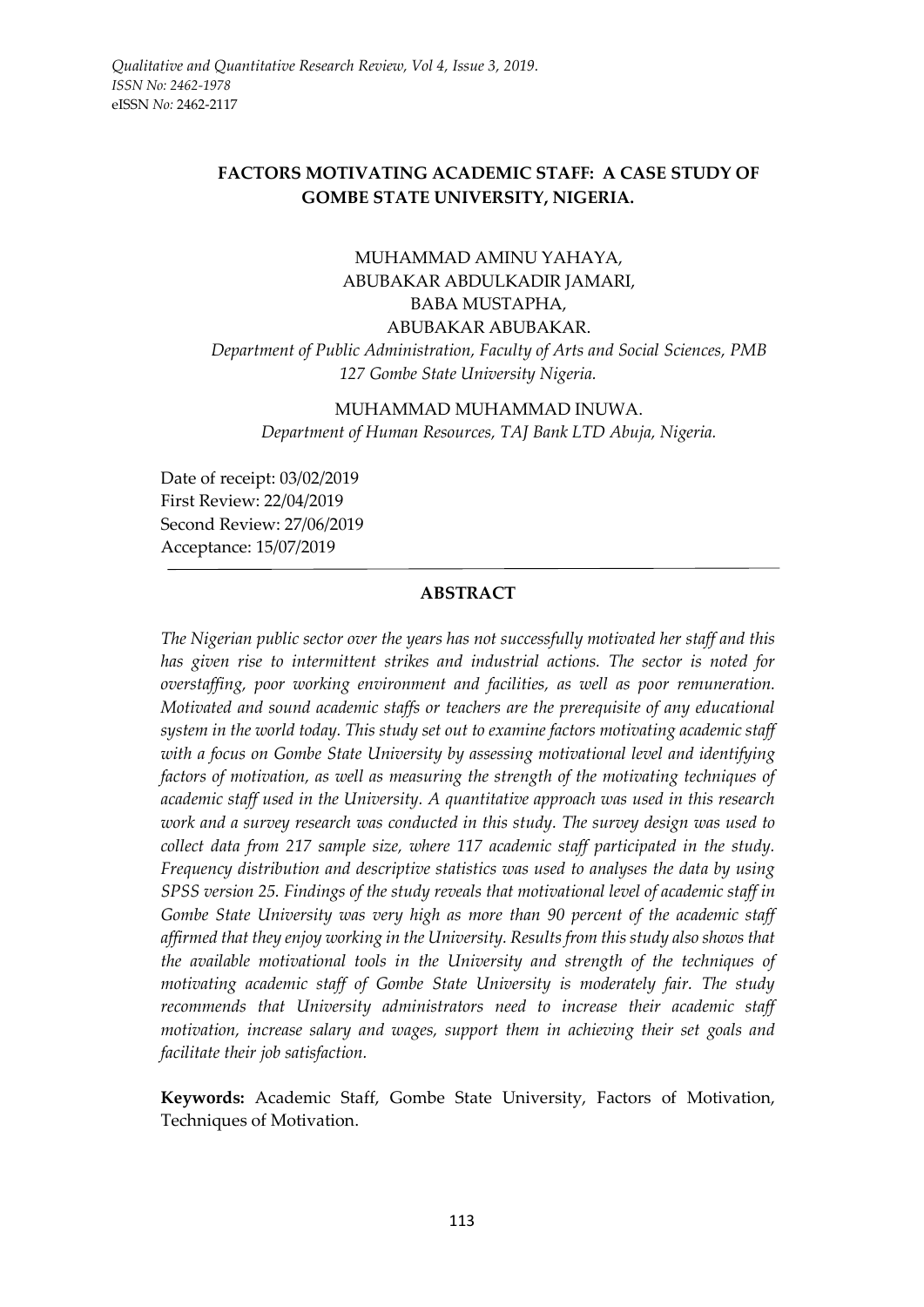#### **BACKGROUND TO THE STUDY**

Motivated and sound academic staffs or teachers are the prerequisite of any educational system in the world. In Gombe State there are inadequate and quality academic staffs in the educational system, Jokthan (2013). Also affirmed this in his study "In Nigeria and particularly Gombe State there are shortages of teachers in general. There is need to find and keep quality teachers as shortages exist in both urban and rural communities. The demand for quality teachers has become evident and profound now because students' enrolments have also escalated. In the reports by several committees on education in Gombe State recently the shortages of teachers were reported and run into several tens of thousands in all the levels of education or schooling. These shortages have corresponding effects on teacher-students' ratios and provision of quality education to the students".

Inamullah et. al (2008). Points out that "motivation of teachers has been a prime concern of school and college administrators. Every educator needs to be concerned about motivation. It is a quality that students, teachers, parents, school and college administrator, and other members of the community must have if our educational system is to prepare young people adequately for the challenges and demands of the coming century. University administrators need motivation to ensure that every facet of the schools, college and University they manage continues to improve".

Adelabu (2005). Also affirms that "The lack of clear overall responsibility for the management of teachers has seriously undermined teacher morale over the years. In fact, this is because Nigeria has a highly decentralised education system due to its federal system of government. As a result, no single tier of government in Nigeria has absolute control over public education. Primary education is on the concurrent legislature list while secondary education is managed and financed by the state government with the exception of 96 federal government colleges". Victor and Babatunde (2014). Explain in their studies how African academic staff emigrating to developed countries searching for a better working conditions, they affirmed that "According to the World Bank Report (2004), 23,000 qualified academic staffs are emigrating from Africa each year in search of better working conditions, and it is estimated by the report that 10,000 Nigerians are now employed in the United State Universities alone. Lack of good working condition and motivation mechanism has no doubt, translated into lecturer's low morale which in turn translated into student's poor academic performance".

This study examines academic staff work motivating factors with a focus on Gombe State University as a case study. The research looks at factors such as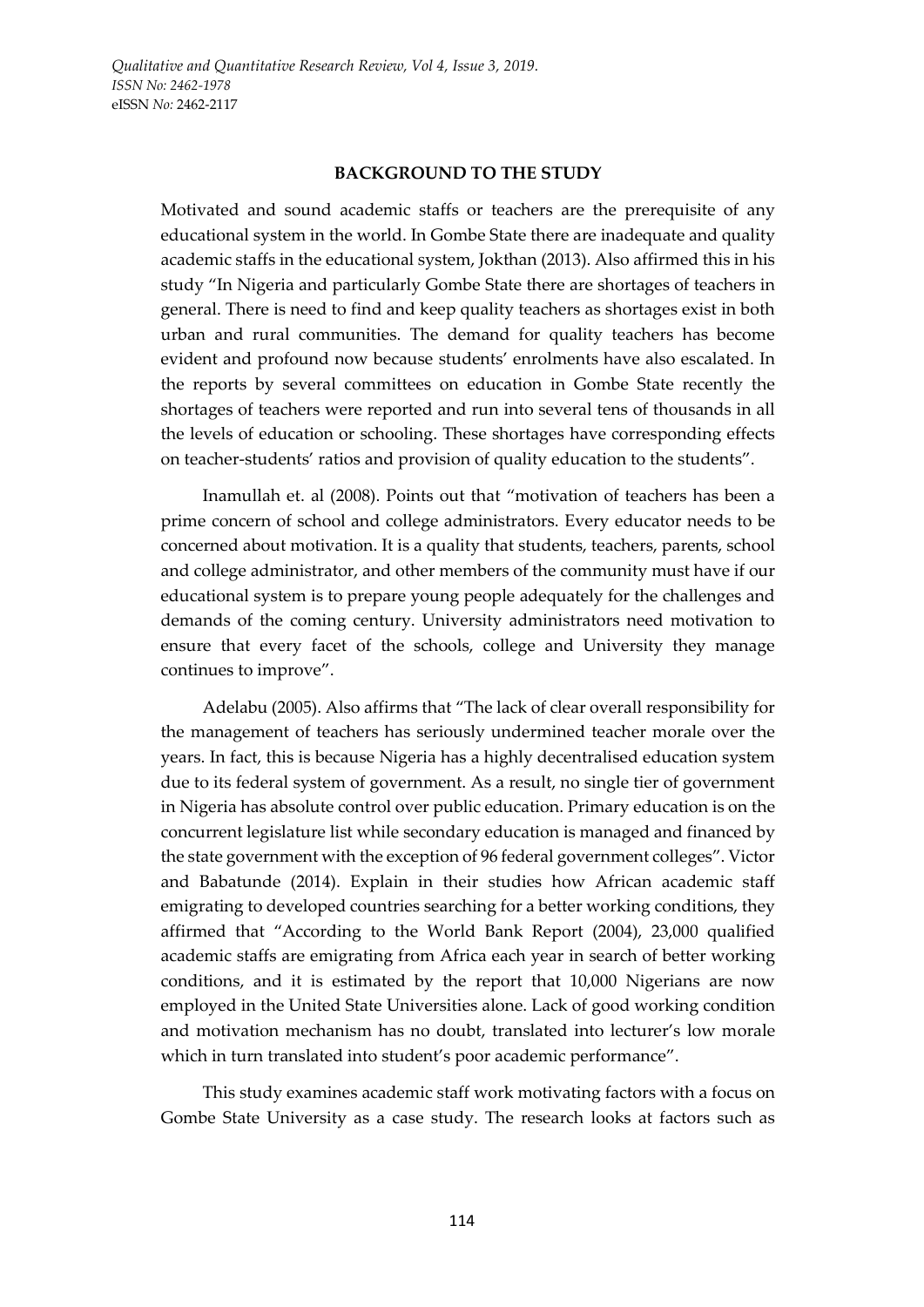promotion, salary, fringe benefits etc., that motivate academic staff and makes them perform well to achieve the University goals, as well as factors that are generally or particularly ignored by management of Gombe State University which results in low performance and de-motivation of academic staff in the institution and the study is restricted to only the academic staff of the University. In addition, the target of study population is the academic staff working in Gombe State University, the total number of academic staffs in the University are 539. Two hundred and seventeen academic staffs were taken as the target sample for this research work.

This research work is the extension of the existing body of knowledge in the field of study in which some scholars attempted previously to examine academic staff work motivating factors in higher education institutions in Nigeria. The phenomenon is manifesting currently in a new dimension unprecedented in the history of the country as explained above how African academic staff are emigrating to developed countries searching for a better working condition. The general objective of this research is to will examine factors motivating academic staff work in Gombe state university, and how the management of the university can use the best techniques/strategies of motivation to ensure their academic staffs are motivated and discharge their duties efficiently and effectively so as to achieve the primary aim of the institution. The specific objectives the paper are as follows:

- 1. To assess the motivational level of academic staff at Gombe State University.
- 2. To identify the factors of motivation of academic staff in Gombe State University.
- 3. To measure the strength of the motivating techniques of academic staff in Gombe State University.

#### **SYNOPSIS OF THE PROBLEM**

Higher education institutions in Nigeria particularly Gombe State faces a lot of challenges, among which is insufficient motivated lecturers, Kamoh et. al (2013). Expatiate on this, as they postulate in their study "In Nigeria, our educational system is currently faced with behave of challenges impacting negatively on the quality of graduates. Prominent among these challenges, is the shortage of sound and motivated teachers. This is largely because teaching in Nigeria is still considered a vocation instead of a profession thereby offering many the opportunities to engage in it without going through the requisite professional training". Kamoh et. al (2013). Further summarize "the under listed challenges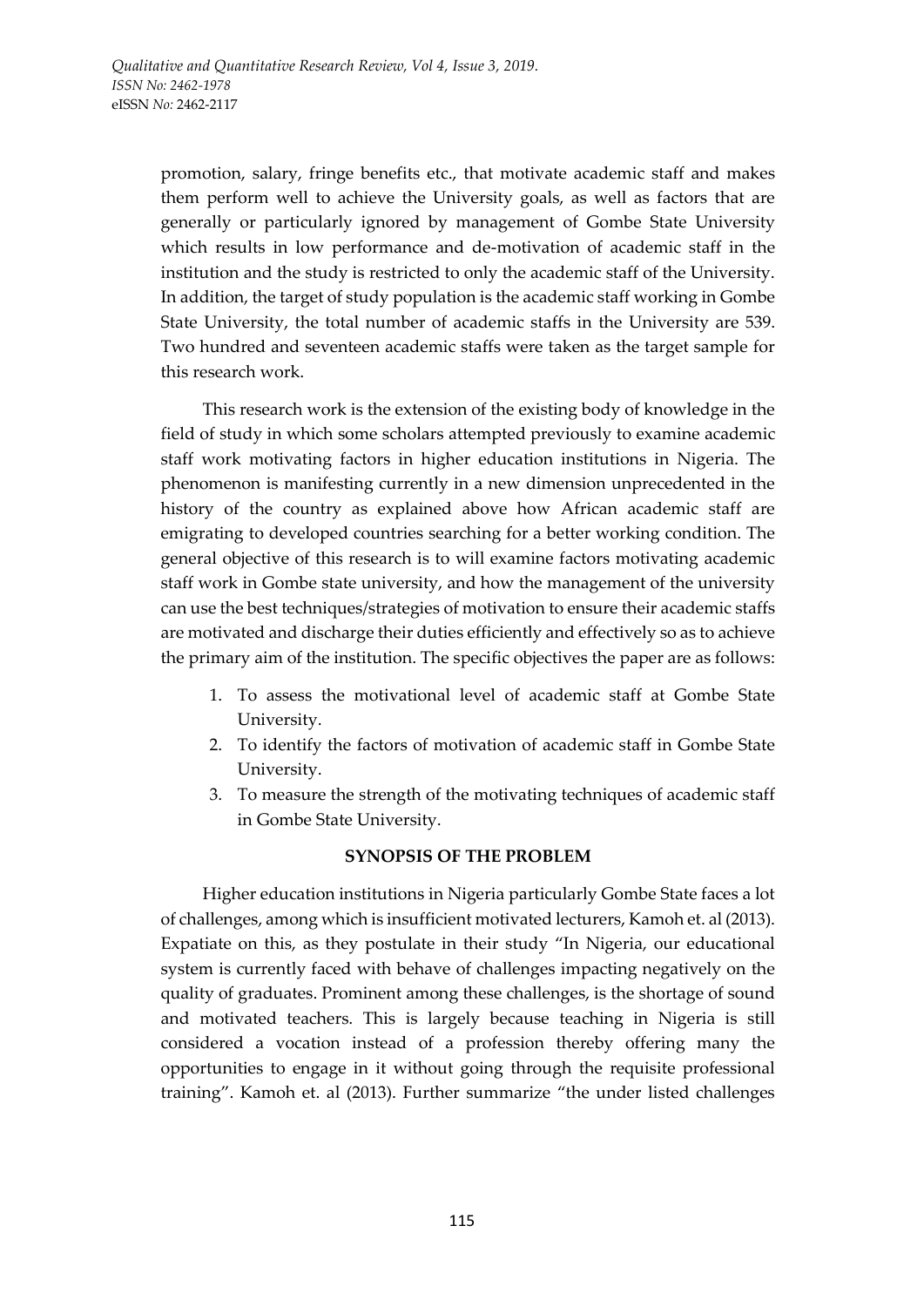among others were identified to be the major problems bedevilling the teaching profession:

- 1. Low wages when compared with other professions
- 2. Low or virtually non-status in the society
- 3. Lack of career advancement opportunities
- 4. High teacher-students' ratio
- 5. Poor work environment
- 6. Inadequate fringe benefits
- 7. Irregular payment of salaries

According to the study of Kamoh et. al (2013). These factors or conditions are responsible for low teacher morale and the difficulty in attracting and retaining quality personnel into the teaching profession. Teachers, out of desperation have decided to turn the profession lucrative by introducing all forms of fraudulent tendencies. The lecturers in a bid to leave exuberant and flamboyant life style on campus go the extra mile of recruiting students in their classes who serve as middlemen between them and the students, the middlemen move round after every examination to inform their course mate that sorting of a particular course is in progress, the interested members will then give their registration number and the specified amount for the grade they want".

Ogbogu (2017). Affirms that *"*the Nigerian public sector over the years has not successfully motivated her staff and this has given rise to intermittent strikes and industrial actions, the sector is noted for overstaffing, poor work environment and facilities, as well as poor remuneration, just to mention a few which forms the reasons for low productivity from the employees". Gombe State University as one of the public sectors in Nigeria also face same problem, in order to testify or profess the statement of Ogbogu, last year on 14th August 2017 "the Academic Staff Union of Universities (ASUU) embarked on an indefinite strike over unresolved and contentious issues with the Federal Government" (Vanguard newspaper 29<sup>th</sup> August 2017). The reason for the strike was because of the following seven points in dispute with the federal government:

- 1. Salary shortfalls
- 2. Funding for Revitalisation of Public Universities
- 3. Nigerian Universities Pension Management Company (NUPEMCO) and Pension Matters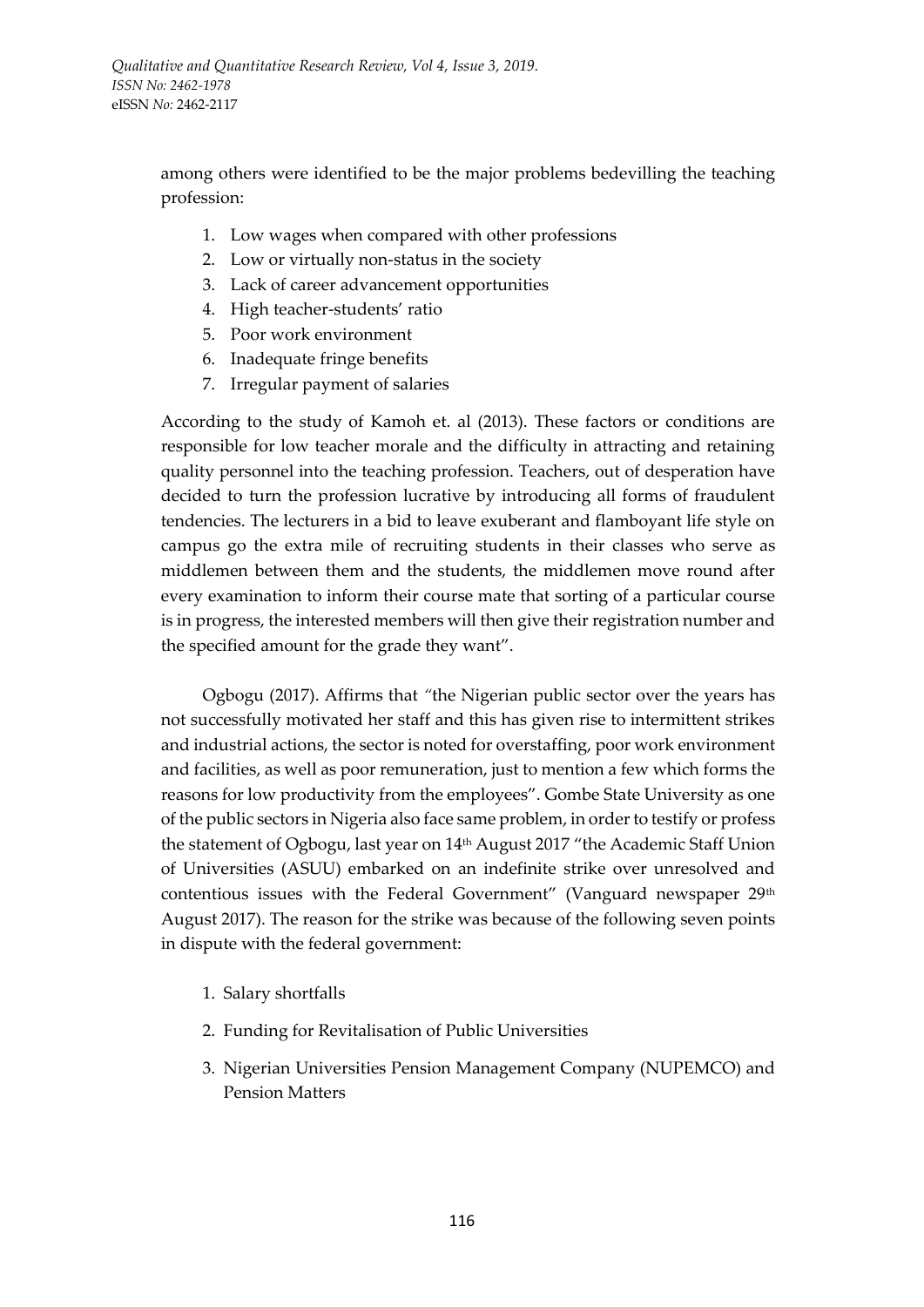- 4. Staff Schools
- 5. State Universities
- 6. TSA Exemption
- 7. Earned Academic Allowances

Atuahene (2011) further explain the challenges that might hinder the motivation of academic staff in African Universities "Research capacities in African Universities are less developed due to many challenges – poor research infrastructure, limited Information and Communication Technologies (ICTs), the lack of leadership mandate and support, the lack of congenial political and academic environment in some countries, shortage and lack of faculty to pursue academic research due to heavy teaching loads, inadequate financial support, etc."

These challenges facing academic staffs persuade the authors to take Gombe State University as a case study so as to examine academic staff work motivating factors and identify the best motivational strategies and suggest those preferred techniques that motivate academic staff to the management of the University for Proper Implementation.

#### **LITERATURE REVIEW**

In this study, an attempt was made to review the existing large and growing body of literature which has investigated and studied the issue of work motivational factors, particularly academic staff work motivating factors in higher education institutions. The generalisability of much published and unpublished research work on this issue provided by scholars in the area will further assist to uncover the literature that is not accomplish in the field of study. This will give an opportunity for contribution by the researcher. The criteria for this review include only studies in English Language are reviewed, published and unpublished past studies were consulted. This section is divided into the following sub-themes: (a) Concept of motivation (b) Concept of employee performance (c) Factors motivating academic staff (d) Theories (e) Findings on past studies (f) Conclusion.

#### **Concept of Motivation**

Motivation is a concept that has many benefits both to the organization and individual employee, motivation helps to develop organization's human resources and draw individuals to join the organization and remain in it, it also increases the level of efficiency of the employees and builds friendly relationships among them which in turn leads to organizational goals achievement.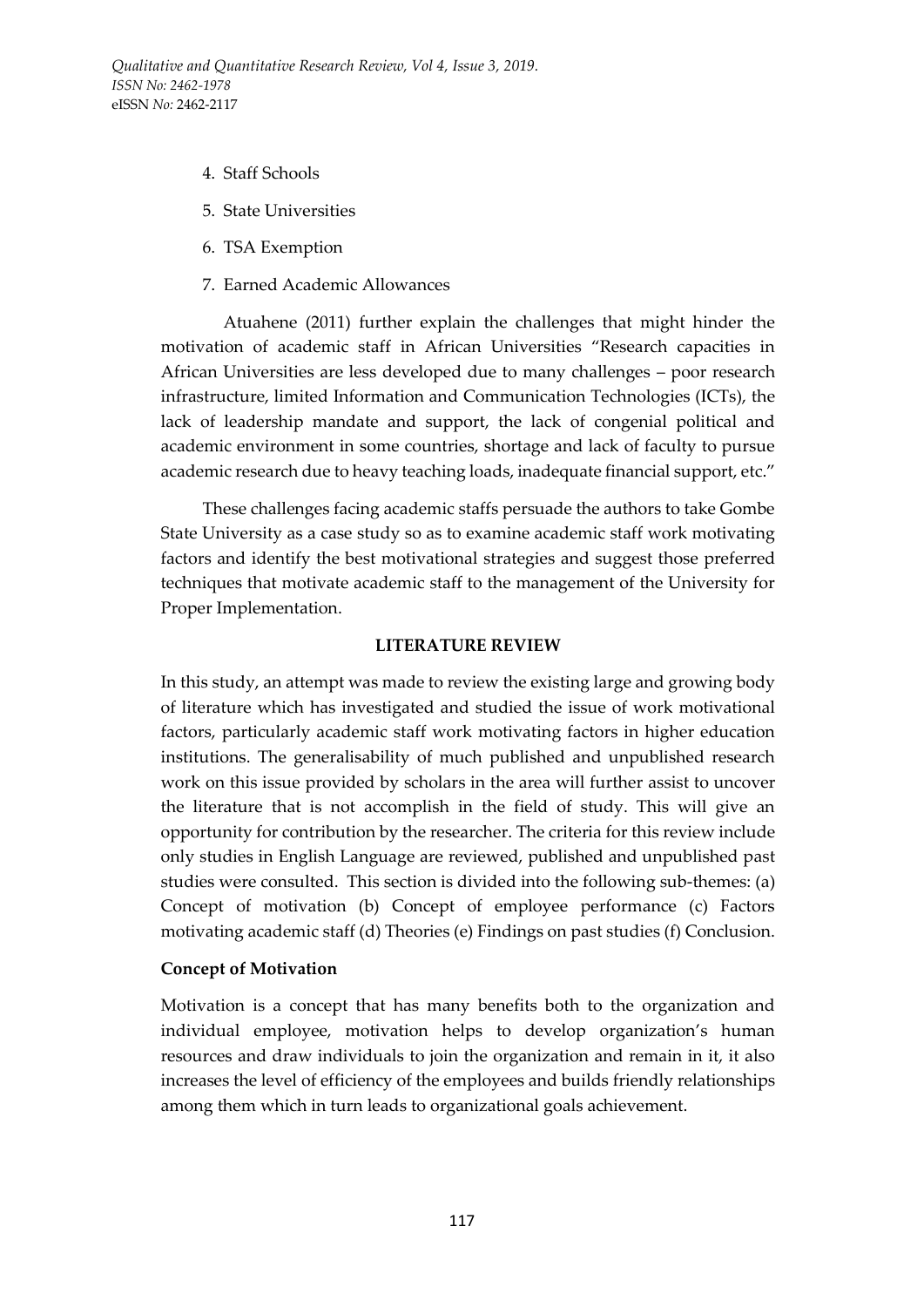Motivation is a concept that has been defined by different authors, for instance Badu (2005 p. 38) defined motivation as "the factor that induces an individual to behave in a purposive manner to achieve his or her personal or organizational goals". Cole (2002 p. 95) sees motivation as "a process in which people choose between alternative forms of behaviour in order to achieve personal goals". This study adopts the definition of motivation by Robbins and Judge (2012). As "the processes that account for an individual's intensity, direction, and persistence of effort toward attaining a goal". The 1950s were a fruitful period in the development of motivation concepts. Four specific theories were formulated during this period, which although heavily attacked and now questionable in terms of validity, are probably still the best-known explanations for employee motivation, but these early theories should be known for at least two reasons (1) They represent a foundation from which contemporary theories have grown, and (2) Practicing managers still regularly use these theories and their terminology in explaining employee motivation (Robbins and Judge 2012 p. 64).

The four early theories of motivation are: Hierarchy of Needs Theory, Theory X and Theory Y, Two-Factor Theory, and McClelland's Theory of Needs. However, there are a number of contemporary theories of motivation, and they have one thing in common: Each has a reasonable degree of valid supporting documentation. We call them "contemporary theories" not because they were all developed recently but because they represent the current state of thinking in explaining employee motivation (Robbins and Judge 2012). And the contemporary theories of motivation are mentioned below: Cognitive Evaluation Theory, Goal-Setting Theory, Self-Efficacy Theory, Equity Theory, and Expectancy Theory.

# **Employee Motivating Techniques**

Quible (2005 p. 228). Opines that "Several techniques and strategies are useful for motivating employees. Following is a brief description of several of these techniques or strategies:

- **Job enrichment:** Motivational strategy that enables employees to assume greater levels of responsibility for and control over their jobs while increasing their job-planning opportunities.
- **Employee participation:** Management technique that gives employees an opportunity to participate in decisions that directly affects them.
- **Management by objectives:** Program in which an employee and his or her supervisor jointly determine employee objectives that are to be achieved within a specified time.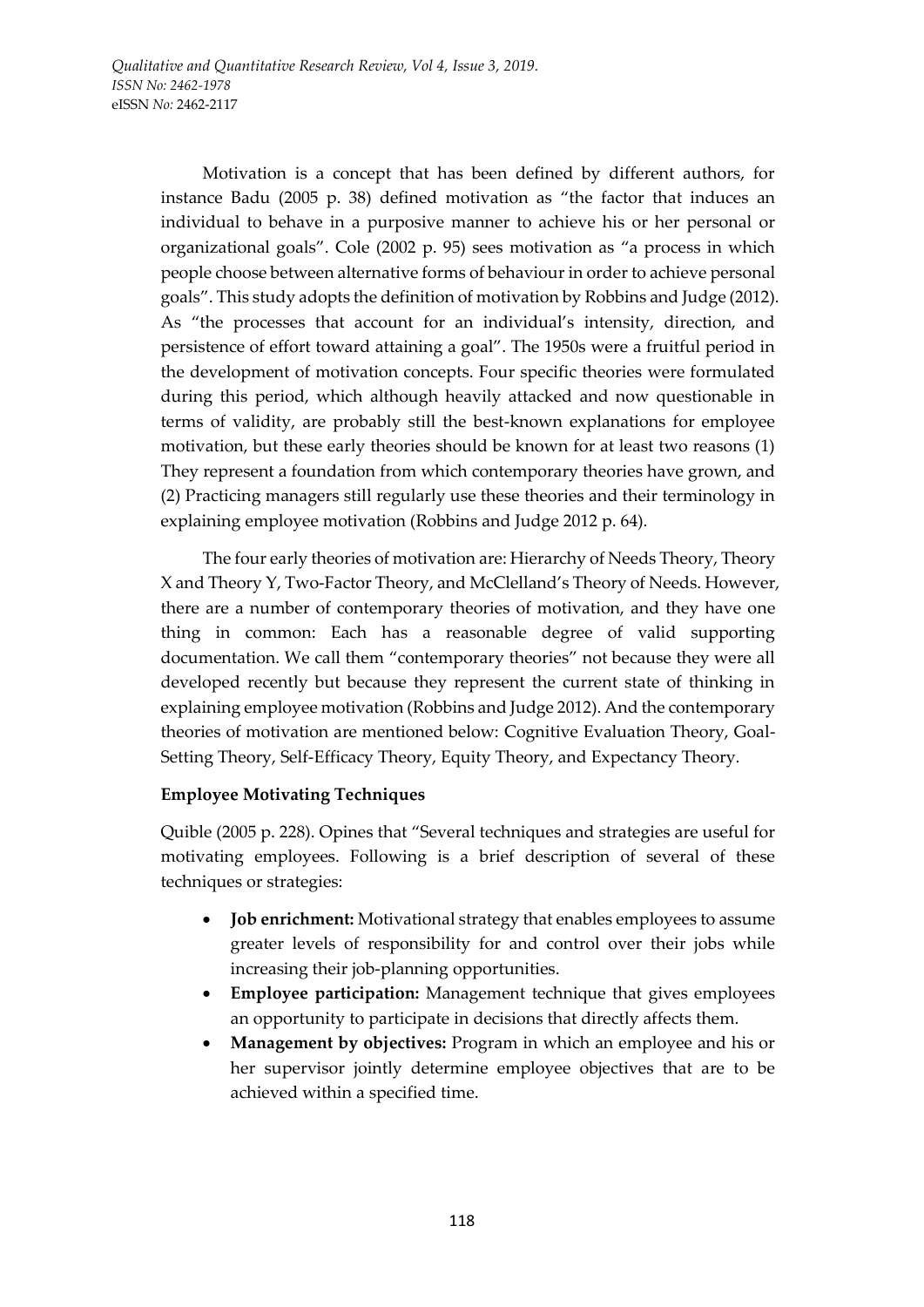- **Incentives:** Motivational technique that rewards employees for increasing their productivity.
- **Team building:** Strategies that stresses the need for employees to work closely together as a means of increasing their productivity".

Daft (2012). In his model of human motivation explain why motivation of employees is a primary responsibility of an effective manager, "It is the responsibility of managers to find the right combination of motivational techniques and rewards to satisfy employees' needs and simultaneously encourage great work performance. **Exhibit 2.1** below shows a simple model of human motivation; People have needs such as for recognition, achievement, or monetary gain that translate into an internal tension that motivates specific behaviours with which to fulfil various needs. To the extent that the behaviour is successful, the person is rewarded because the need is satisfied. The reward also informs the person that the behaviour was appropriate and can be used again in the future".

Table 1. Model of motivation

| NEED Creates desire to fulfil needs (money, friendship, recognition, achievement) |                               |                             |
|-----------------------------------------------------------------------------------|-------------------------------|-----------------------------|
| <b>BEHAVIOUR Results</b>                                                          | <b>REWARDS Satisfy needs;</b> | FEEDBACK Reward informs     |
| in actions to fulfill                                                             | intrinsic or extrinsic        | person whether behaviour    |
| needs                                                                             | rewards                       | was appropriate & should be |
|                                                                                   |                               | used again                  |

Sources: Adopted from Daft (2012 p. 552).

# **Concept of Employee Performance**

Academic performance is the outcome of education, the extent to which a student and lecturer or institution has achieved their educational goals. The influence of lecturers or teachers' teaching effectiveness on the learning outcome of students as measured by student's academic performance has been the subject of several studies (Victor and Babatunde 2014). Aamer (2011 p. 228). Defined Employee Performance as "employee productivity and output as a result of employee development. Employee performance will ultimately affect the organizational effectiveness". Macmillan English Dictionary for Advanced Learners 2007:1109 defined Performance as "the standard to which someone does something such as a job or examination".

Furthermore, Anitha (2014) affirms that "Employee performance indicates the financial or non-financial outcome of the employee that has a direct link with the performance of the organisation and its success". The prosperity or collapse of any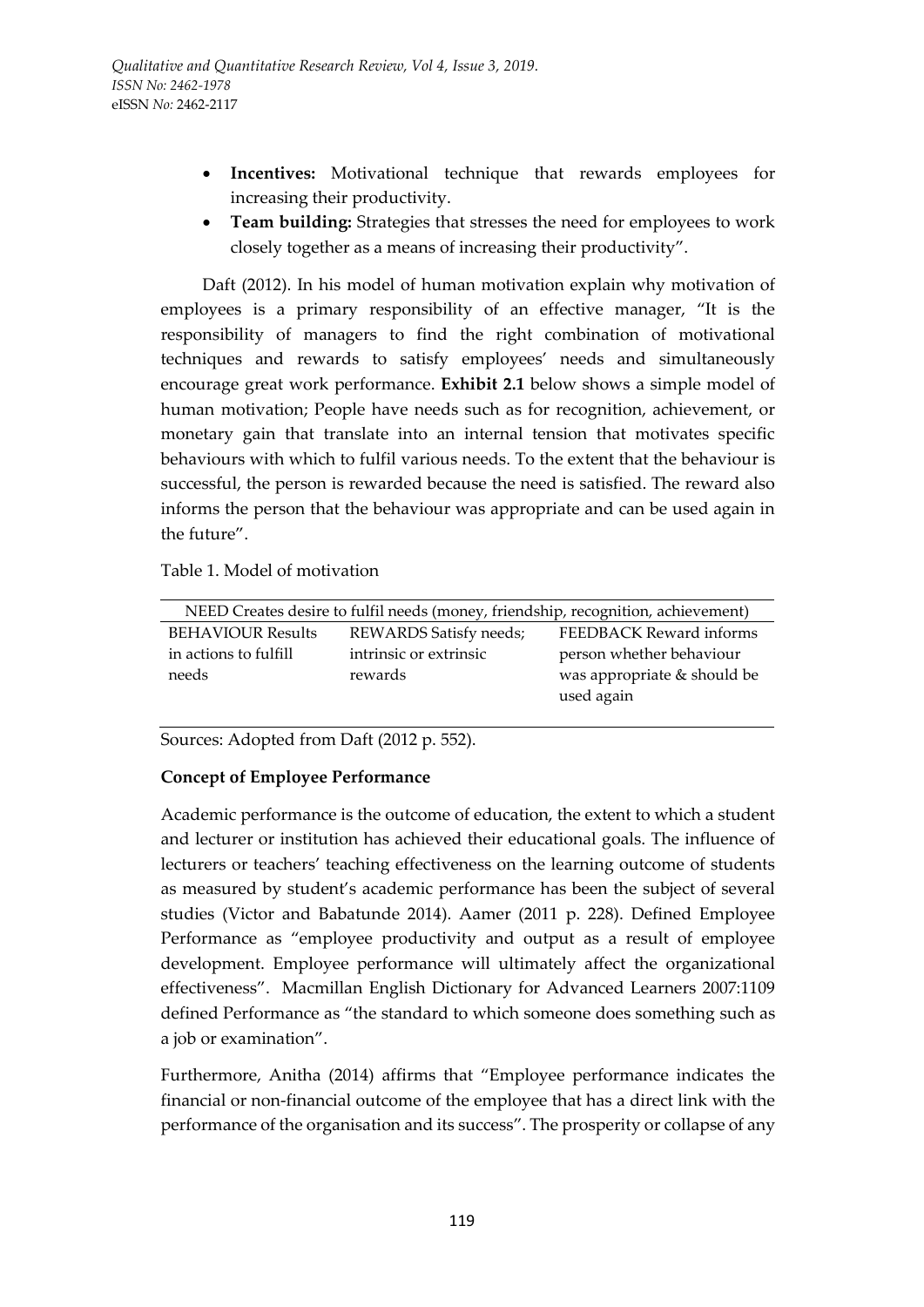organization depends on the quality of employee's performance. "performance is associated with quantity of output, quality of output, timeliness of output, presence attendance on the job, efficiency of the work completed, and effectiveness of work completed (Mathis & Jackson 2009).

## **Factors Motivating Academic Staff**

In this section, similar past studies on motivation and particularly factors motivating academic staff work are discussed, the criteria for this review will be divided into two parts firstly, past studies on factors motivating academic staff work will be review starting from global perspective then narrow down to Nigerian context. The discovery and findings of past studies provide significant knowledge and information in this research.

According to Biswas and Giri (2017). Points out that "by motivational communication, by making employees feel better at work, by appreciating 'the power of inclusion' and by sharing a vision with employees would not only create a productive employee and a pleasant transaction but also would generate selfconfidence, self-discipline, cooperation, improve efficiency and strengthen bonds in the long run".

Kivisto et al. (2017). In another study affirms that "although academics hold a quite positive view of performance measurement as such, this attitude does not correlate with perceived high performance in either teaching or research. Moreover, they suggest that perceived high performance among academics still relates primarily to acknowledgement from the academic community and academic achievement rather than to measurement and financial Incentives".

Ismail and Ahmed (2015). Research results indicated that "there are significant differences between Malaysian and UAE employees on all reward and recognition ways to motivate employees in the workplace except employee of the month/year. On the other hand, both countries employees identified the most important motivating factors, namely high wages, and good working conditions. Furthermore, though management's help is not considered as favourable in Malaysia, it is widely sought in the case of UAE. The reason is that Malaysian employees are not much concerned about management help whereas UAE employees are seeking for it. Their research findings also indicated that there are significant differences between the two countries on three motivating factors, namely job security, promotion and management's help to solve personal problems".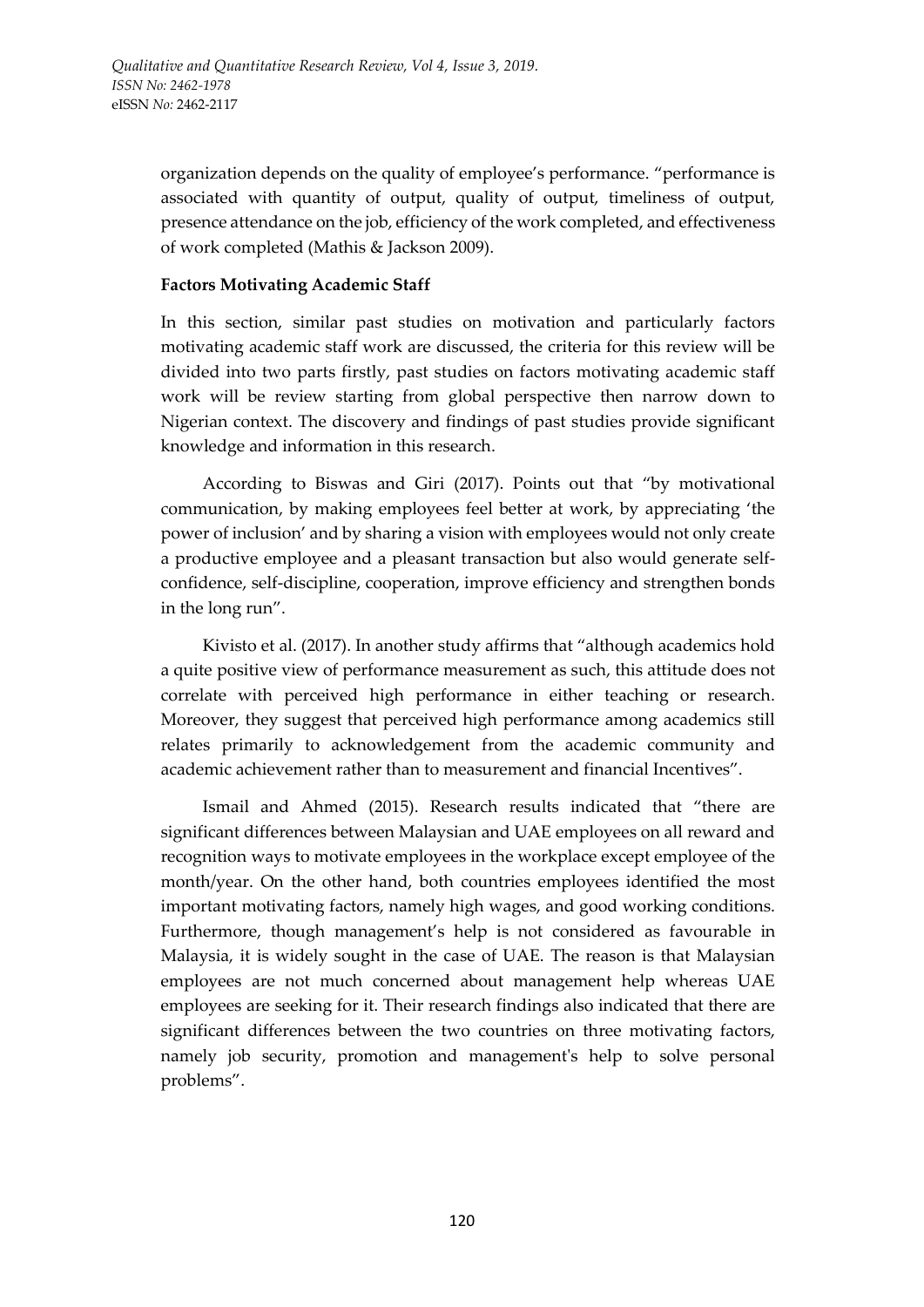Abouchedid and Abdelnour (2015). In their study faculty research productivity in six Arab countries, postulated that "faculty research output in the Arab world is relatively low, confirming the existing notion of a lagging knowledge sector in the region. While traditional scholarship has focused on institutional factors such as budgetary allocation as one prime determinant of research productivity, their study claims that other factors need to be considered in explaining the low output, with broad implications for policy formulation. Such factors include overall satisfaction levels of academic staff, socialisation of faculty staff members into a research climate, and university mission vis-a`-vis academic research".

In a study, motivation tools as a determinant of effectiveness on academic staff in selected private Universities in central Uganda by Edabu et al. (2014). Contends that "academic staffs were unmotivated leading to low productivity, so they recommended that salary offered should be based on labour market conditions, cost of living, and performance in order to retain and avoid high labour turnover of the staff".

Njambi, C. (2014). In her study the "factors influencing employee motivation and its impact on employee performance: a case of Amref health Africa in Kenya. Vindicated clearly that "extrinsic factors influencing the level of employee motivation in Amref Health Africa in Kenya. Most respondents cited that leadership style, job enrichment, organizational information management and effective dissemination of information were the most important extrinsic factors that influenced employee motivation. The least important extrinsic factors identified by the respondents were influence by co-workers, availability of promotion support and employee-management relationship.

Secondly the study found that intrinsic factors such as appreciation of employees by the organization, the degree of skill requirement, influence of employee view of the job, employee perception on skill development, and the perception about contributing to the firm's growth were the most highly cited intrinsic factors influencing employee motivation. The least cited intrinsic factors influencing employee motivation include constant feedback on employee performance, employee empowerment and anatomy and employees' responsibilities. Thirdly, on the impact of employee motivation on the level of employee performance, most respondents felt that absenteeism, employee productivity, employee turnover affects employee motivation. The least identified factors affecting employee motivation were employee safety practices, employee stresses and need for unionizations".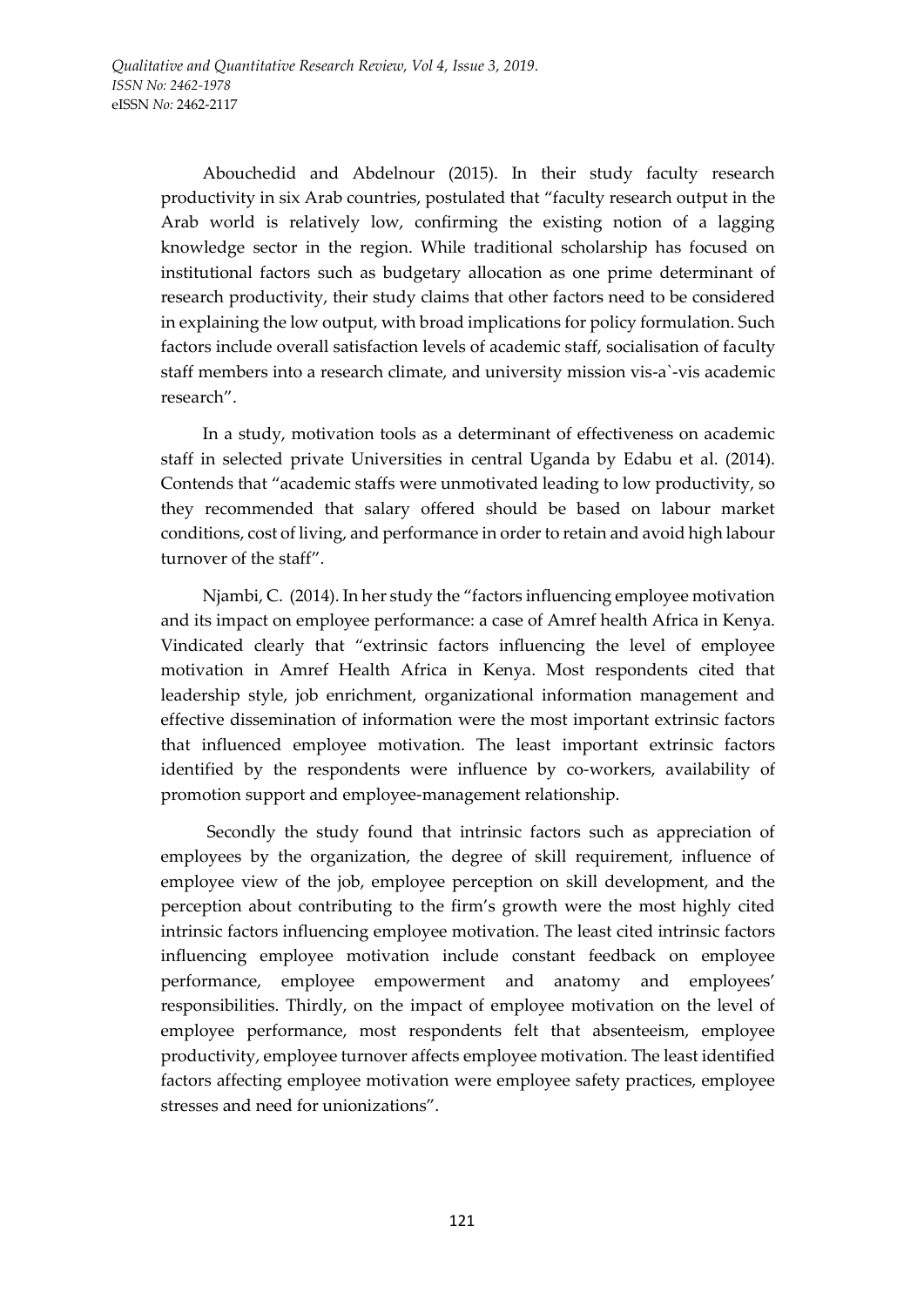*Qualitative and Quantitative Research Review, Vol 4, Issue 3, 2019. ISSN No: 2462-1978*  eISSN *No:* 2462-2117

> Mehta and Srivastava (2014). In their study Motivation of Academic Staff, A Comparative Study of Selected Government and Private Management Institutes of Delhi stresses that presence of the following aspects are more in the private institutes than the public once: "inappropriate and least favourable working environment, less monetary compensation, no job security, and too much of workload". Which clearly shows academic staff of the private institutes are more demotivated because of the above reasons, they further suggest that "the most appropriate motivation and reward system should try to satisfy a variety of needs. The perfect job for academic staff should be interesting and well paid. Moreover, the work environment should create the feeling of involvement, appreciation and safety. Perhaps there should be a great chance for promotion".

> Arokiasamy et.al. (2013). Opines in their study the effects of reward system and motivation on job satisfaction in three private universities in Malaysia "that there was a positive significant relationship between compensation, motivation and promotion and job satisfaction among academic staff at private Universities in Malaysia". Shaheen et.al. (2013). Study reveals that "Most of the university academicians are not satisfied with the administrative policies of their university which is responsible for their low level of motivation and most of them are not motivated and satisfied with their present salary. Most of the academicians felt that they are getting support from University administration in finding career development opportunities, but a good number of academicians were not satisfied with the accountability system and placement policies of the University".

> Thoonen et al. (2011). In their study they affirmed that "Teachers' sense of self-efficacy appeared to be the most important motivational factor for explaining teacher learning and teaching practices. Motivational factors also mediate the effects of school organizational conditions and leadership practices on teacher learning and teaching practices. Also, transformational leadership practices stimulate teachers' professional learning and motivation and improve school organizational conditions".

> Findings of the study of Malik (2010 p. 146). Shows that "faculty members at University of Balochistan in Pakistan are motivated as a result of eight motivating factors which are living in a safe area, good salary, promotion and growth in the organization, interesting work, conducive working condition, sympathetic help with personal problems, appreciation of work done and personal loyalty to employees, after he ranked the importance of these motivational factors he found that living in a safe area and good salary are key to higher employee motivation".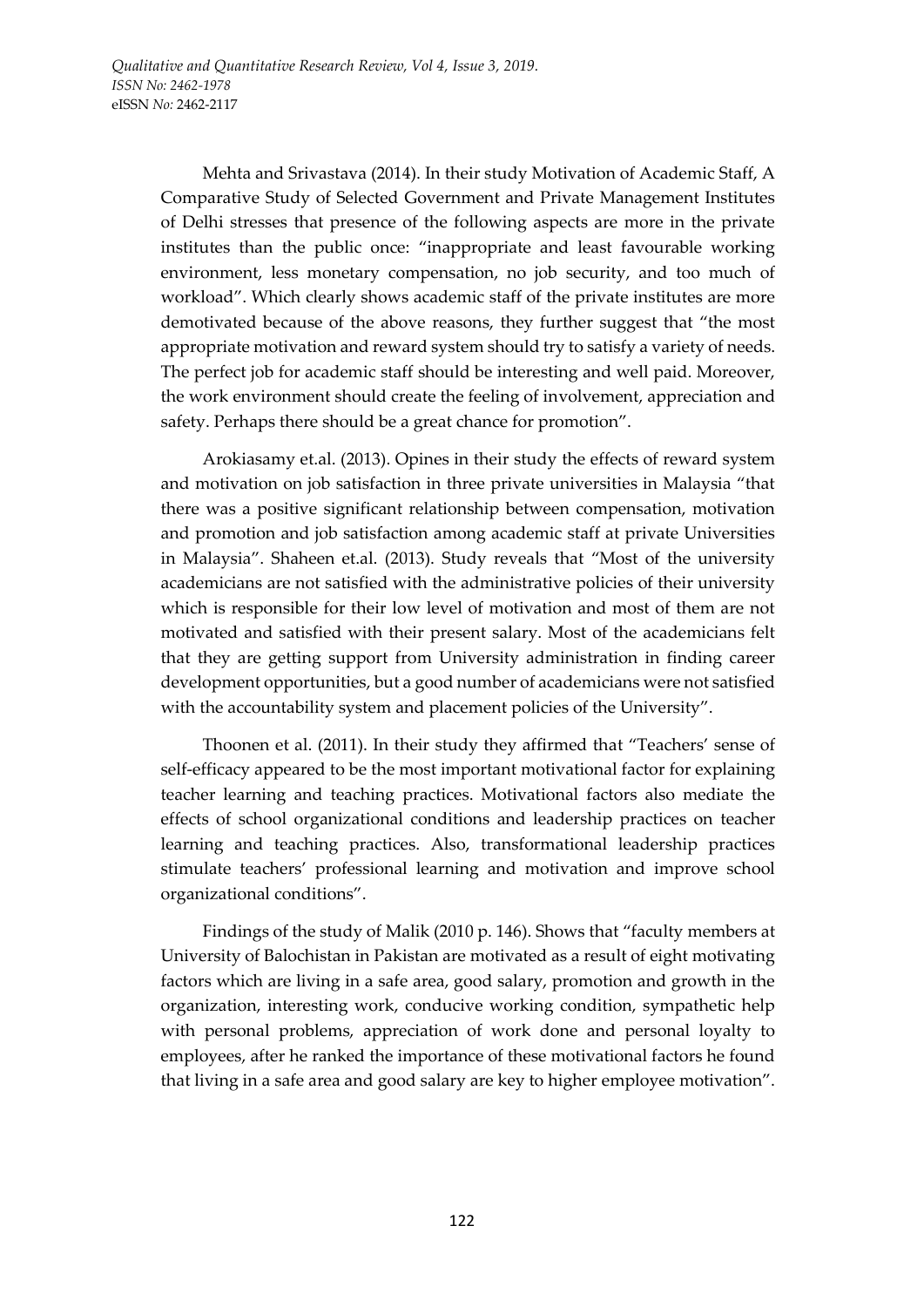More so, Inamullah et.al (2008). Results of their study revealed that "the constructive criticism, maintaining discipline, good working conditions, guidance and appreciation, financial incentives used by heads were most effective motivation techniques in the opinion of teachers, and majority of teachers opined that good relationship with head, friendly and sympathetic behaviour of head enhances the performance of the teacher".

Fielden (2008) "indicated that higher education institutions, such as universities, colleges and polytechnics, are labour intensive organisations; they depend on people for the delivery of their services. The quality of the staff in institutions of tertiary education is thus central to their effectiveness, in the same way that it is to all people-centred organisations".

Velnampy (2007). Finding of the study reveals that "the perceived level of motivation of the employees in both public and private sectors is high. As the factors influencing motivation, wages and salaries, physical working conditions, job descriptions, dependency, friendly working atmosphere, interpersonal relationships, prestige and work assignment, incentives and bonus, work facilities, security, power, challenging and advancement and personal growth are most important factors of motivation. Moreover, lower level employees in both the sectors give more important to lower level needs while middle and higher-level employees emphasize higher level needs". Tella et al (2007). Further explain on the technique's managers should use to effectively motivates their staff.

*"Salary, Wages and Conditions of Service: To use salaries as a motivator effectively, personnel managers must consider four major components of a salary structures. These are the job rate, which relates to the importance the organization attaches to each job; payment, which encourages workers or groups by rewarding them according to their performance; personal or special allowances, associated with factors such as scarcity of skills and fringe benefits. Staff Training: No matter how automated an organization may be, high productivity depends on the level of motivation and the effectiveness of the workforce. Staff training is an indispensable strategy for motivating workers".*

More so, Dieleman et al. (2003). Study indicates that "motivation is influenced by both financial and non-financial incentives. The main motivating factors for workers were appreciation by managers, colleagues and the community, a stable job and income and training. The main discouraging factors were related to low salaries and difficult working conditions".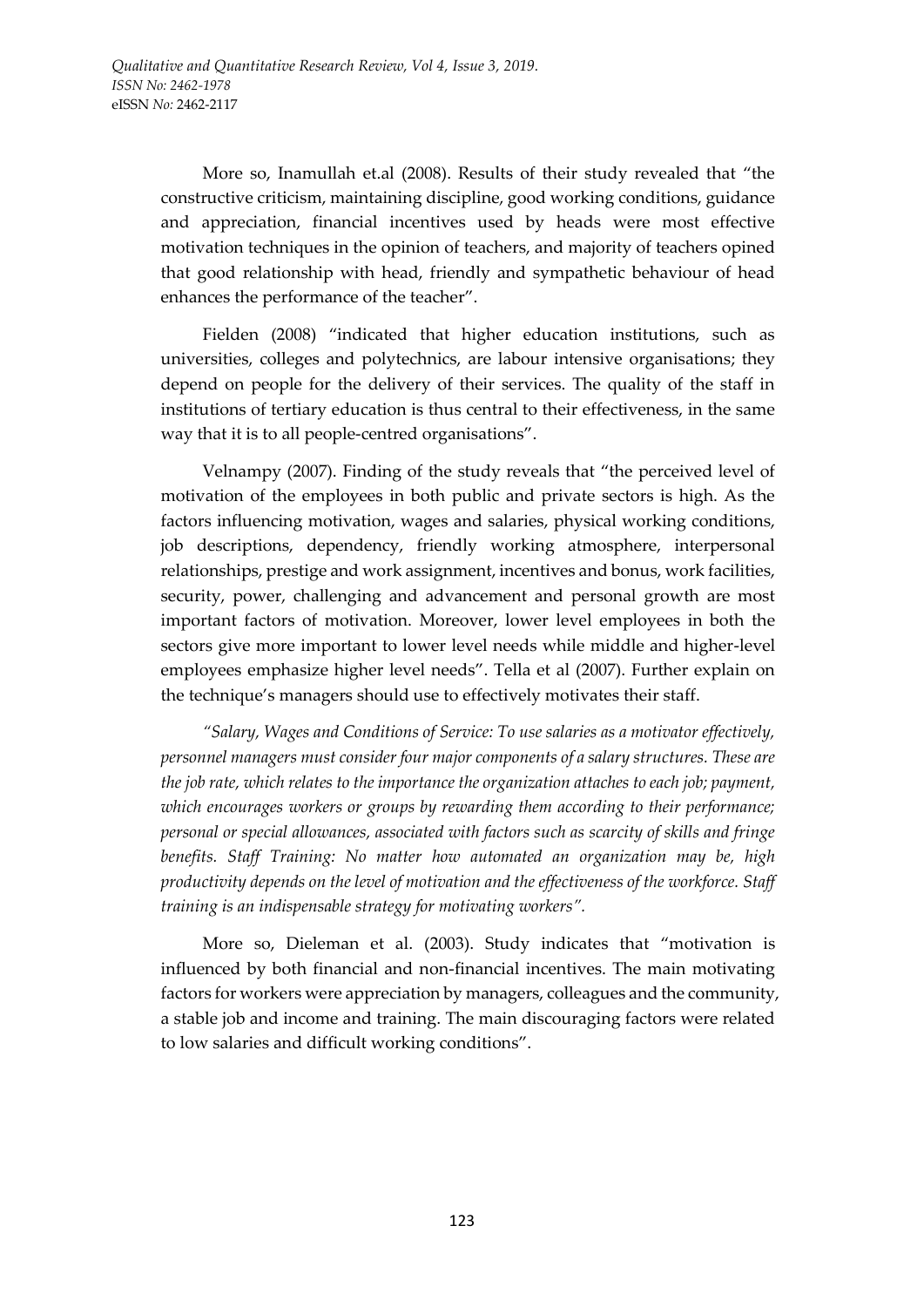As can be seen clearly based on the above discussion, globally the academic staff work motivating factors can be concluded as moderately good compare to the context of Nigeria as discussed below.

Adewale et al. (2017) in their studies reveals that "members of academic staff in higher education institutions in Nigeria undergo a lot of stress when discharging their daily responsibilities. Their stress ranges from teaching, learning to other non-teaching responsibilities which have great influence on staff commitment and effectiveness in teaching and learning activities within the University system. The findings of their study revealed that academic staffs in Nigerian Universities are going through academic, administrative, job-related, student-imposed, social and psychological stress. In order to reduce academic staff stress and improve performance in Nigerian Universities, school administrators, policy makers and Ministry of Education need to provide an enabling environment for academic staff, increase teachers' motivation, support them in achieving their set goals and facilitate their job satisfaction".

Ogbogu (2017). Found that "regular payment of salary and provision of welfare packages, conducive working environment, opportunity for autonomy, creativity and innovative thinking which the job provides and the regular training which employee are exposed to motivated them to perform their jobs better. Results of her analysis further revealed that the motivational strategies preferred by the staff and which would make them more efficient and effective include: ensuring that the project staff attain tenure, recognizing and rewarding outstanding performance, making the existing retirement plan more reliable, provision of modern working facilities, increase in salary with welfare packages and bonuses, amongst others. Her study concluded that motivation is pivotal for enhancing staff job performance and a driving force for the overall efficiency of an organization. Hence, there should be diversity in the motivation techniques adopted to meet the needs of the staff as well as the changes in the work environment".

In another study by Victor and Babatunde (2014). Motivation and Effective Performance of Academic Staff in Higher Education (Case Study of Adekunle Ajasin University, Ondo State, Nigeria). Revealed that "encouragement for creativity and innovation, appreciation on genuine effort, award with impressive titles and acknowledgement on achievement enhances the performance of University lecturers, also, 60% of their respondents agreed that there was lack of provision of regular payment of salary and other remuneration by the head to promote the performance. More so, provision of adequate chances for professional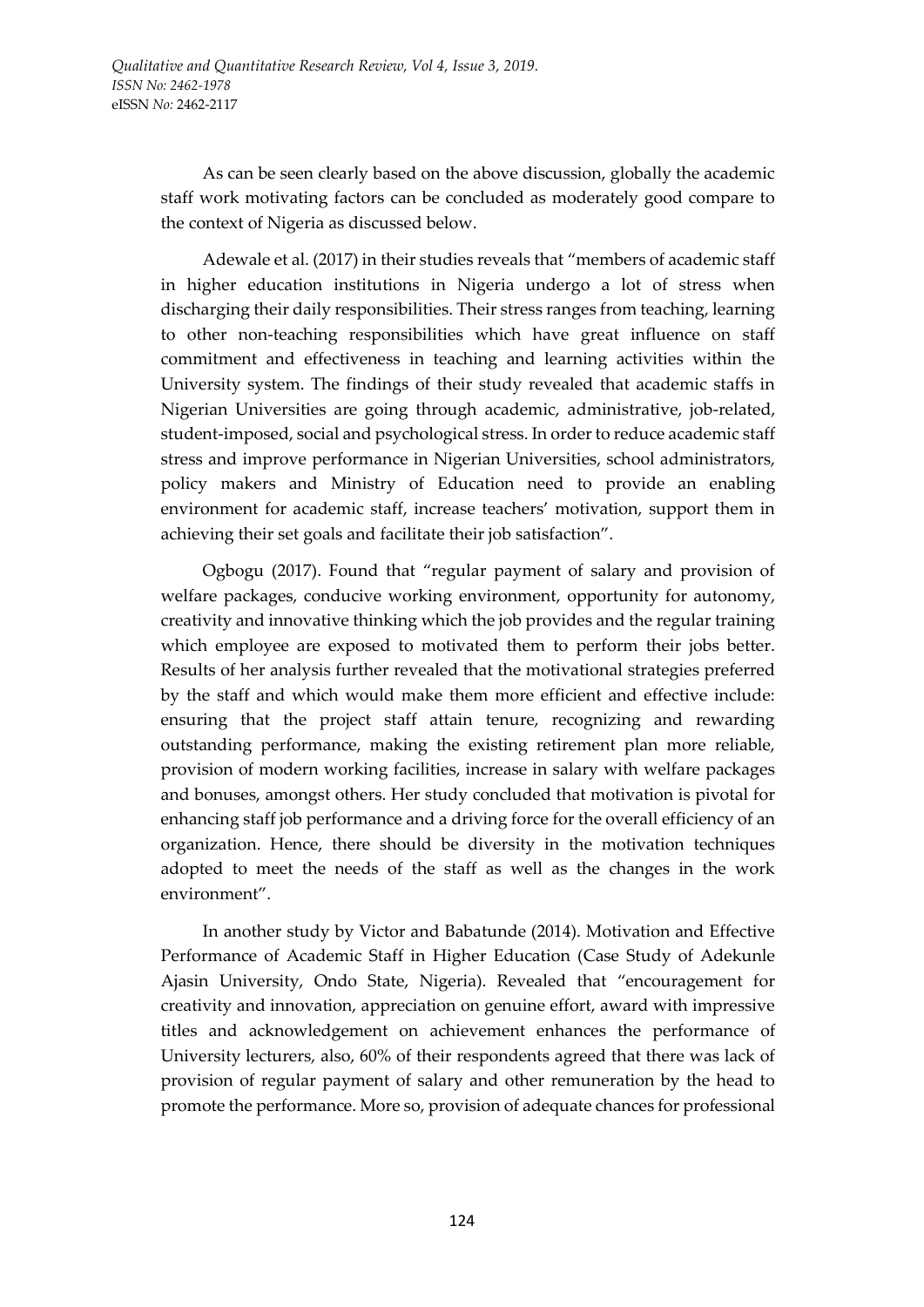growth, instructional facilities arguments lecturer's performance". As a solution to the above constraints they profound the following recommendations: "Universities managers and other tertiary institution should continue to provide adequate chances for professional growth and research development, availability of Institutional facilities, good relationship with academic staff and prompt payment of lecturers' salaries to further advance their performance among others".

In addition, the findings of Osakwe (2014). In his study confirmed that "A significant difference exists between the productivity of highly motivated and poorly motivated non-management academic staff with regards to motivation and job satisfaction. This shows that highly motivated academic staffs perform better in the workplace. The findings of his study also justify the importance of motivational factors to the job satisfaction of academic staff. Thus, it can be said that the adequate productivity and performance in the teaching-learning process depends so much on the motivation of academic staff. In other words, the efficiency of academic staff depends, to a large extent, on motivational factors (work environment, promotion opportunities, autonomy, professional development, safety and security, empowerment and authority etc). These, in turn, determine the success and academic achievement of the students".

Hurley et al. (2013). Findings suggest that "barriers to achieving scholarly outputs appeared to centre on support from senior academics, intrapersonal and demographic characteristics of staff and academics' perceptions of their roles as teachers and scholars".

In another study by Samuel and Chipunza (2009). Vindicated clearly that "the combination of intrinsic and extrinsic motivational factors such as training and development, challenging/interesting work, freedom for innovative thinking, and job security were found to have significantly influenced employee motivation and retention in both the public and private sector organisations".

Ogbogu (2009). In her study "An analysis of female research productivity in Nigerian universities", revealed that "female research output was generally low: 59.5 per cent of female academics published one paper annually; 23.6 per cent published up to two papers; 1.1 percent published three papers; and 15.8 per cent did not publish on an annual basis. Although most female academic staff published annually, most wished to increase their publication rate. The study's results found that marital status, religion, academic position and number of hours of lectures per week had an impact on their ability to carry out research and publish the results. The study concluded that female academics made contributions that are more significant to teaching than research and that the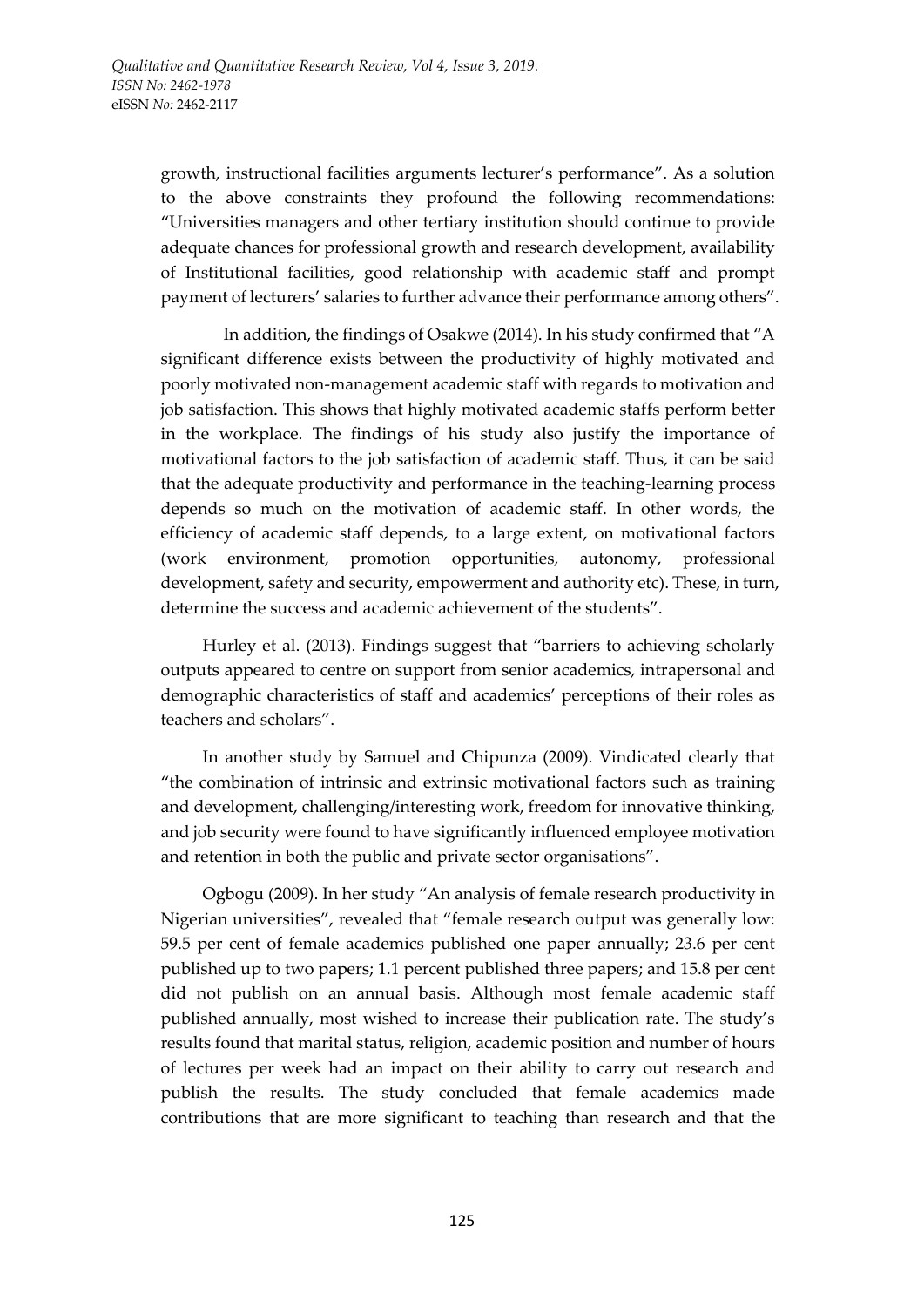Nigerian University system needs to develop strategies to enhance female research output".

These reveals that performance of academic staffs in Nigerian higher education institutions need to be improved through effective motivation.

## **Findings on Past Studies**

Major findings from the articles reviewed shows that variables such as promotion opportunities, job enrichment, performance appraisal, relationships and job security, authority in decision making, recognition and appreciation for work done, relationship with superiors, peers and job security, employee behaviour and attitude, employee responsibility, employee relationship, team work, increase in salary, overtime allowance, holiday with pay, provision of welfare packages, conducive work environment, recognizing and rewarding outstanding performance, strengthening the retirement plan, are applied as motivational tools to improve employee performance and almost all the articles reviewed affirmed that, the above mentioned variables and other motivational tools have a positive impact on employee performance in working places.

Conversely, the findings also show that there was lack of provision of regular payment of salary and other remuneration by the head to promote the performance. More so, provision of inadequate chances for professional growth, instructional facilities hinder effective lecturer's performance. In view of all that has been mentioned so far, these studies provide important insights into the motivational factors of employees in general and particularly academic staff, and the strategies or techniques used in motivating employees to give in their best at workplace. The articles reviewed in general are very sound and the methodology used is appropriate for usage in this type of study. However, it is not reliable all the time. The methodology might be erroneous because some accepted conclusive studies that were consulted might have changed and the environment as well as variables of the study which can make their former status of acceptability no longer acceptable currently. The articles consulted adequate literature and made enough references, but some of the authors were not critical in their exposition of the literature in terms of the comparative analysis of the views in their points of convergence and divergence. Conclusively, the researcher here suggested that for a study of this nature in future, the methodology adopted in those articles that are not case study type should be changed with a case study approach and the literature should be thematic with critical expositions of the gap which should be clear.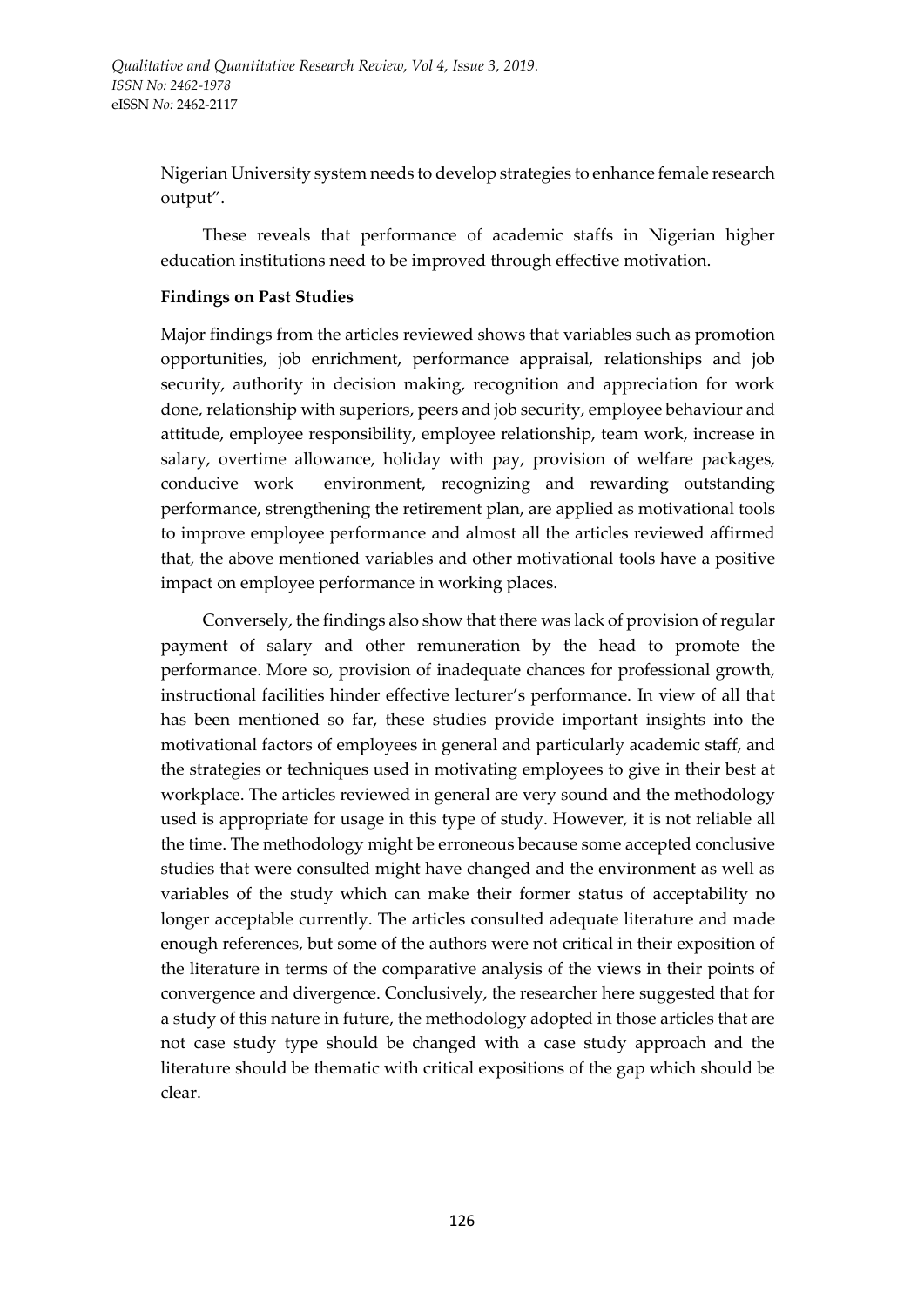*Qualitative and Quantitative Research Review, Vol 4, Issue 3, 2019. ISSN No: 2462-1978*  eISSN *No:* 2462-2117

#### **METHODOLOGY**

### **Research Design**

A quantitative approach was used in the research design and a survey research was conducted in this study. Creswell (2014 p. 11). Elucidate quantitative research as "an inquiry approach useful for describing trends and explaining the relationship among variables found in the literature. To conduct this inquiry, the investigator specifies narrow questions, locates or develops instruments to gather data to answer the questions, and analyses numbers from the instruments using statistics. From the results of these analyses, the researcher interprets the data using prior predictions and research studies. The final report, presented in a standard format, displays researcher objectivity and lack of bias". The survey design was used to collect data for describing the population of academic staff of Gombe State University from a sample of two hundred and seventeen academic staff in the university. In this study data was collected through online questionnaires distributed to targeted sample from the study population. This research design was chosen to meet the objectives of the study, which are to assess the motivational level of academic staff in Gombe State University, to identify factors motivating academic staff and to measure the strength of motivating techniques of academic staff in Gombe State University.

## **Study Population and Sampling Technique**

The sampling technique or design used in this research is purposive sampling method. Sekaran & Bougie (2016 p.395). Defined purposive sampling as "A nonprobability sampling design in which the required information is gathered from special or specific targets or groups of people on some rational basis". The target of study population in this research work are the academic staff working in Gombe State University, the total number of academic staffs in the University are 539. Therefore, two hundred and seventeen academic staffs were taken as a sample for this study, the sample size for this research is determined based on or adopted from Krejcie and Morgan (1970).

## **Procedure for Collecting Data**

The procedure used in this research for collecting data is electronic and online questionnaire because the distribution is easy, fast, and more accessible. Online questionnaires are often used to gain a deeper understanding of respondents' opinions and preferences. A big advantage of online survey research is that it makes the most of the ability of the Internet to provide access to groups and individuals who would be difficult, if not impossible, to reach through other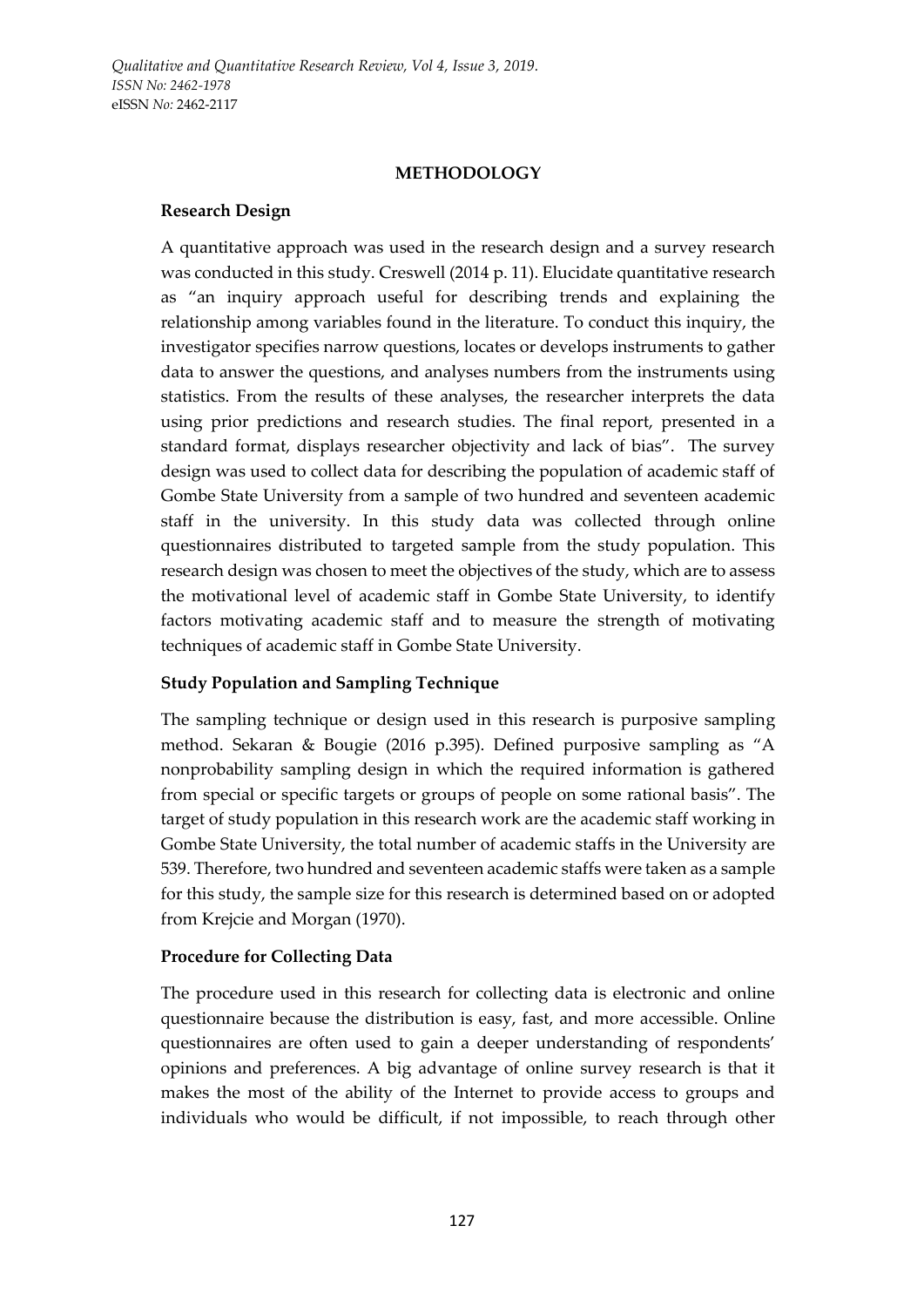channels. A second advantage of online questionnaires is that a wide geographical area can be covered in the survey. A link to the questionnaire is sent to the respondents, who can complete it at their convenience, in their homes, and at their own pace. The automatic processing of the survey saves further costs, time, and energy Sekaran and Bougie (2016 p. 143). Two hundred and seventeen questionnaires were sent to five academic staff from different faculties in the University whom are purposely selected by the researcher to assist him in administering the questionnaires to their colleagues through emails, WhatsApp and other social media means. One hundred and seventeen questionnaires were filled which the researcher used in data analysis. The online filled questionnaires were downloaded from Google Forms to Excel spreadsheet. After transforming and coding the variables in excel they were later imputed into SPSS for analysis.

### **DATA ANALYSIS**

In this research both primary and secondary source of data were used. Kumar (2011 p. 343). Describe primary sources as "Sources that provide primary data such as interviews, observations, and questionnaires are called primary sources while Secondary sources as Sources that provide secondary data are called secondary sources. Sources such as books, journals, previous research studies, records of an agency, client or patient information already collected and routine service delivery records all form secondary sources''. The primary data relied on was questionnaires administered to the target group of the study population and secondary data were journals, books, internet, published and unpublished information where past studies related to factors motivating academic staff work were reviewed starting from global perspective then narrowed down to Nigerian context.

| Item No.  | Number of Item | Ouestions on                               |
|-----------|----------------|--------------------------------------------|
| $A1 - A8$ | 8              | Background of Respondents                  |
| $B1 - B2$ |                | Motivational Level of academic staff       |
| $C1 - C9$ | g              | Factors of Motivation of academic staff    |
| $D1 - D7$ |                | Techniques of Motivation of academic staff |

|  |  | Table 2. Items in Questionnaire |  |
|--|--|---------------------------------|--|
|--|--|---------------------------------|--|

(Source: Researcher's Data)

#### **Method of Data Analysis**

The Statistical Package for the Social Sciences (SPSS) version 25 was chosen to help the researchers in analysing the data, and the data collected in this study was analysed using Frequency distribution, Descriptive statistical analysis. The analysis was conducted using additional sources to buttress the data gathered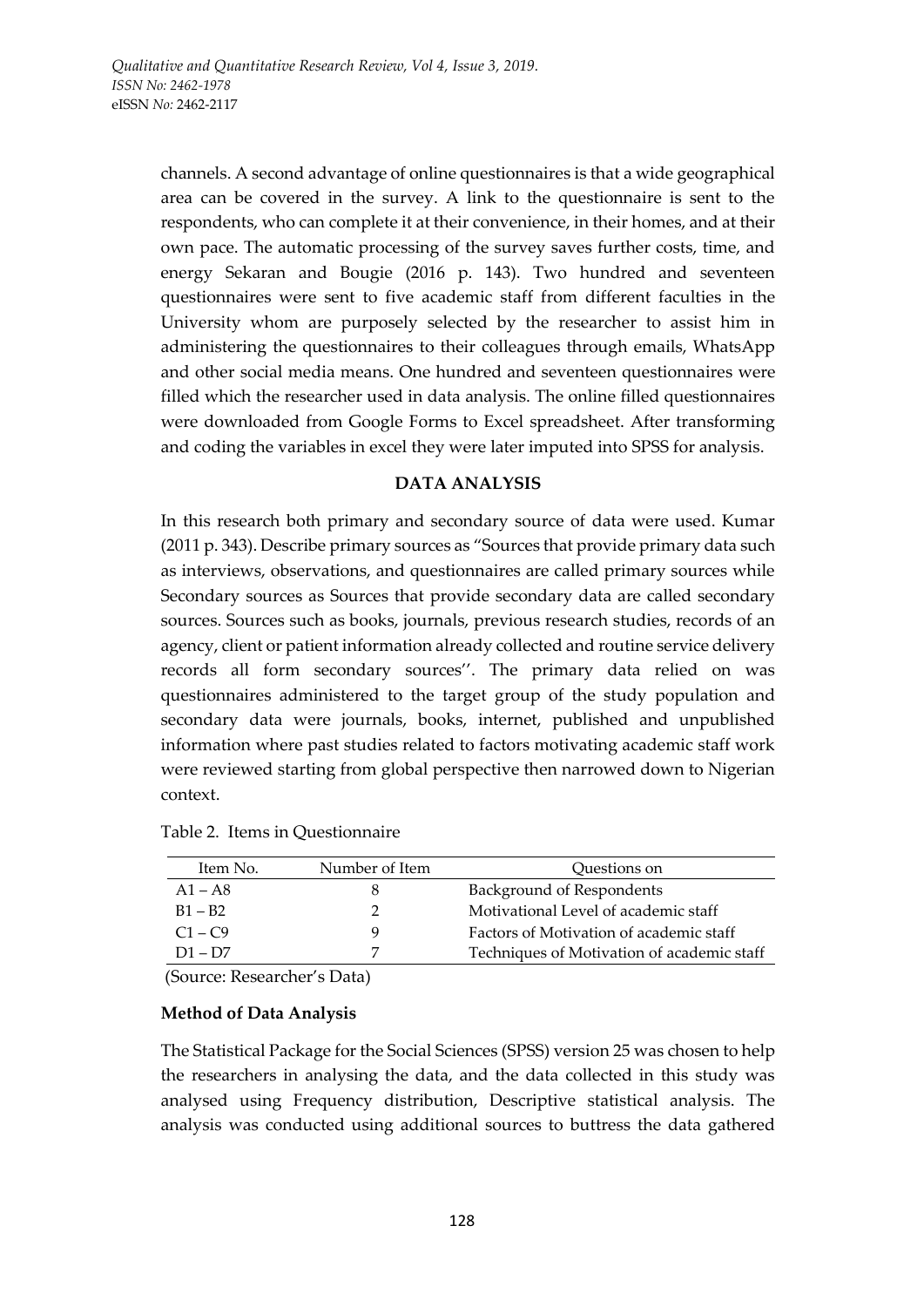including an in-depth interview from some experts on the subject matter of study. The views of the experts together with that of the interviewers and the existing literature were discussed which enabled for the establishment of new knowledge from the study.

# **The Motivational Level of Academic Staff at Gombe State University**

The motivational level of the respondents was assessed by asking them whether they enjoy working in the University and whether they are satisfied with the condition of service provided by the University, and summation of the above two question to get their mean using descriptive statistics.



Figure 1: Enjoy working in the University

As can be seen in figure 1, almost all the academic staff working in Gombe State University said they enjoy working in the University that is, 91.5 percent, only 8.5 percent of the academic staff did not enjoy working in the University which shows that majority of academic staff in the University are motivated.



Figure 2: How academic staff assess the condition of service

Figure 2 Indicates how academic staff assess the condition of service in the University. About 53 percent agree that the condition of service is fair, almost 30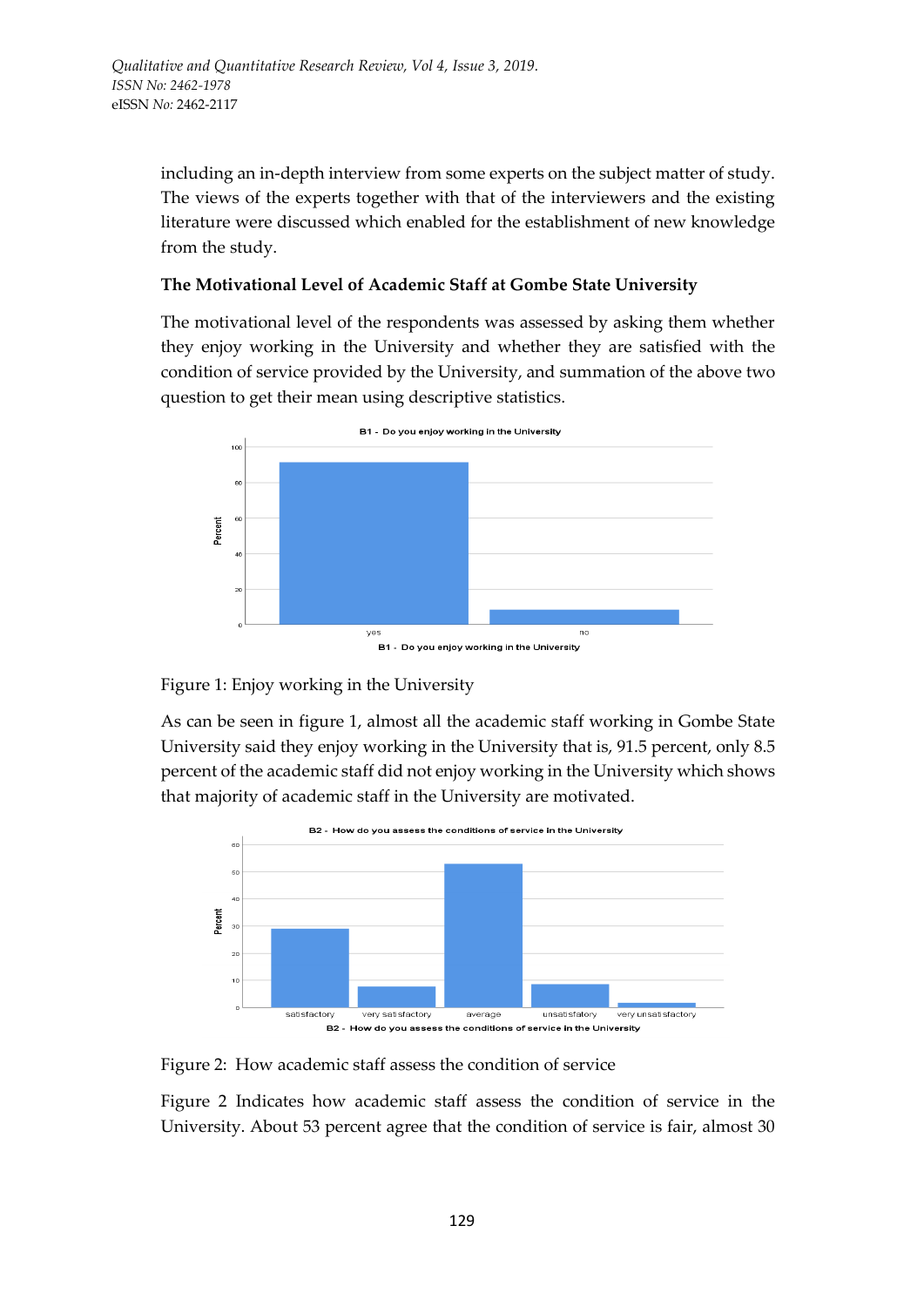percent are satisfied, and 8 percent are very satisfied with the condition of service in the University. Less than 9 percent of the respondents are unsatisfactory and very unsatisfactory with the condition of service in the University.

The table below shows the factors that motivates and boost the performance of academic staff where 38.8 percent said salary increase boost their performance followed by 31.0 percent who said training and motivational talks motivates them most. The least factor that boost their performance is leave because only 1.7 percent choose it as what motivates them most and boost their performance, recognition and overtime allowance are 20.7 and 7.8 percent respectively.

Table 3. Factors that Motivates most and Boost Performance

| <b>Factors that motivates most</b> | Frequency         |
|------------------------------------|-------------------|
| and boost performance              | $N = 117$ Percent |
|                                    | (%)               |
| Salary increase                    | $45 - 38.8$       |
| Overtime allowance                 | $9 - 7.8$         |
| Leave                              | $2 - 1.7$         |
| Recognition                        | $24 - 20.7$       |
| Training and motivational          | $36 - 31.0$       |
| talks                              | $117 - 100.0$     |
| Total                              |                   |

(Source: Researcher's Data)

## **Techniques of Motivating Academic Staff in Gombe State University**

To measure the strength of the motivating techniques of academic staff in the University, responses received from the academic staff on seven questions designed to achieve this objective was used to do the analysis by using frequency distribution on one categorical question and descriptive statistics to measure the mean score of the remaining six questions. The respondents were asked to rate the following techniques of motivation such as salary increase, fringe benefits, training opportunities, payment of salary on time, etc. using the scale of good, fair and poor. These options were recoded as good  $=3$ , fair  $=2$ , poor  $=1$  which reveals that the maximum score is 18 (that is if a respondent answered good in all the questions) and the minimum score is 6 (if a respondent answered poor in all the questions).

The table below shows six items on techniques of motivation were summed up together to measure the mean score of the total strength of motivating techniques which is 12.3 and is above half of the maximum score 18. Therefore, averagely the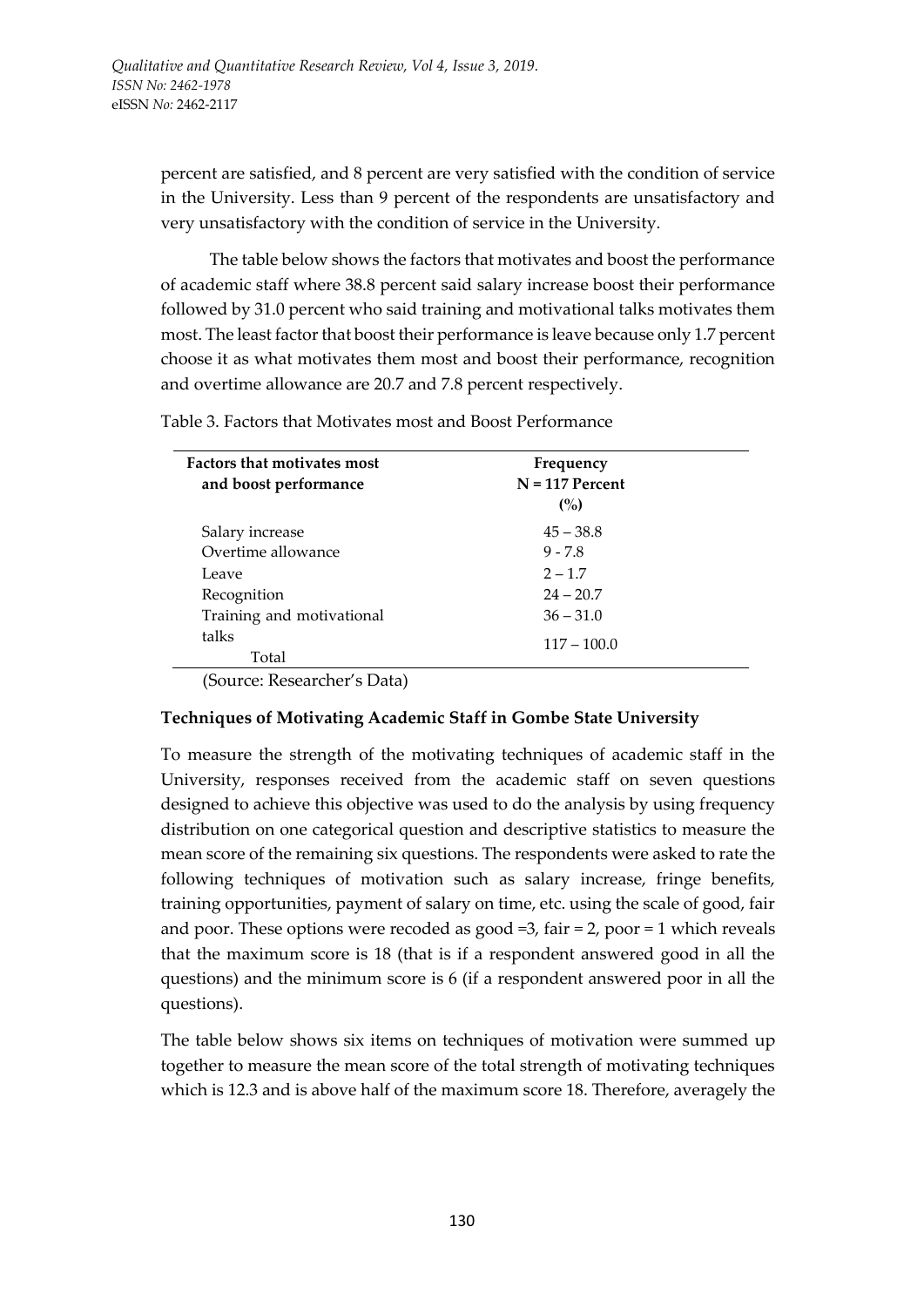strength of the motivating techniques used by Gombe State University to motivate its academic staff is fair.

Table 4. Mean score of Motivating Techniques

| Items                                                                                | Mean |
|--------------------------------------------------------------------------------------|------|
| Salary increase                                                                      | 2.06 |
| Fringe benefits                                                                      | 2.21 |
| Training opportunities                                                               | 2.09 |
| Payment of Salary on time                                                            | 1.96 |
| Relationship between Management                                                      | 1.95 |
| and Academic Staffs                                                                  |      |
| Recognition for excellent performance                                                | 2.30 |
| Total                                                                                | 12.3 |
| $(S_{\alpha1}$ $R_{\alpha2}$ $R_{\alpha3}$ $R_{\alpha4}$ $R_{\alpha5}$ $R_{\alpha6}$ |      |

(Source: Researcher's Data)

The table below shows whether there is on time payment of salary in the University. Among the respondent's 29.9 percent are neutral to whether there is on time payment of salary. 27.4 percent disagree while 26.5 percent agree with the statement, 13.7 percent strongly disagree with the statement while 2.6 percent strongly agree that there is on time payment of salary in Gombe State University.

Table 5. Ontime Payment of Salary in the University

| Rate the statement There                               | Frequency         |
|--------------------------------------------------------|-------------------|
| is Ontime payment of                                   | $N = 117$ Percent |
| salary in the university                               | (%)               |
|                                                        |                   |
| Strongly disagree                                      | $16 - 13.7$       |
| Disagree                                               | $32 - 27.4$       |
| Neutral                                                | $35 - 29.9$       |
| Agree                                                  | $31 - 26.5$       |
| Strongly agree                                         | $3 - 2.6$         |
| Total                                                  | $117 - 100.0$     |
| $\sim$ $\sim$ $\sim$<br>$\mathbf{I}$<br>$\blacksquare$ |                   |

(Source: Researcher's Data)

This research work had obtained one hundred and seventeen responses from the targeted sample, the data received from the academic staff of Gombe State University was used to do the analysis using SPSS version 25. This version was used because is the most recent version of the SPSS statistics traditional software licence. The three objectives of this research work were analysed using frequency distribution and descriptive statistics analysis as vindicated clearly in the tables above.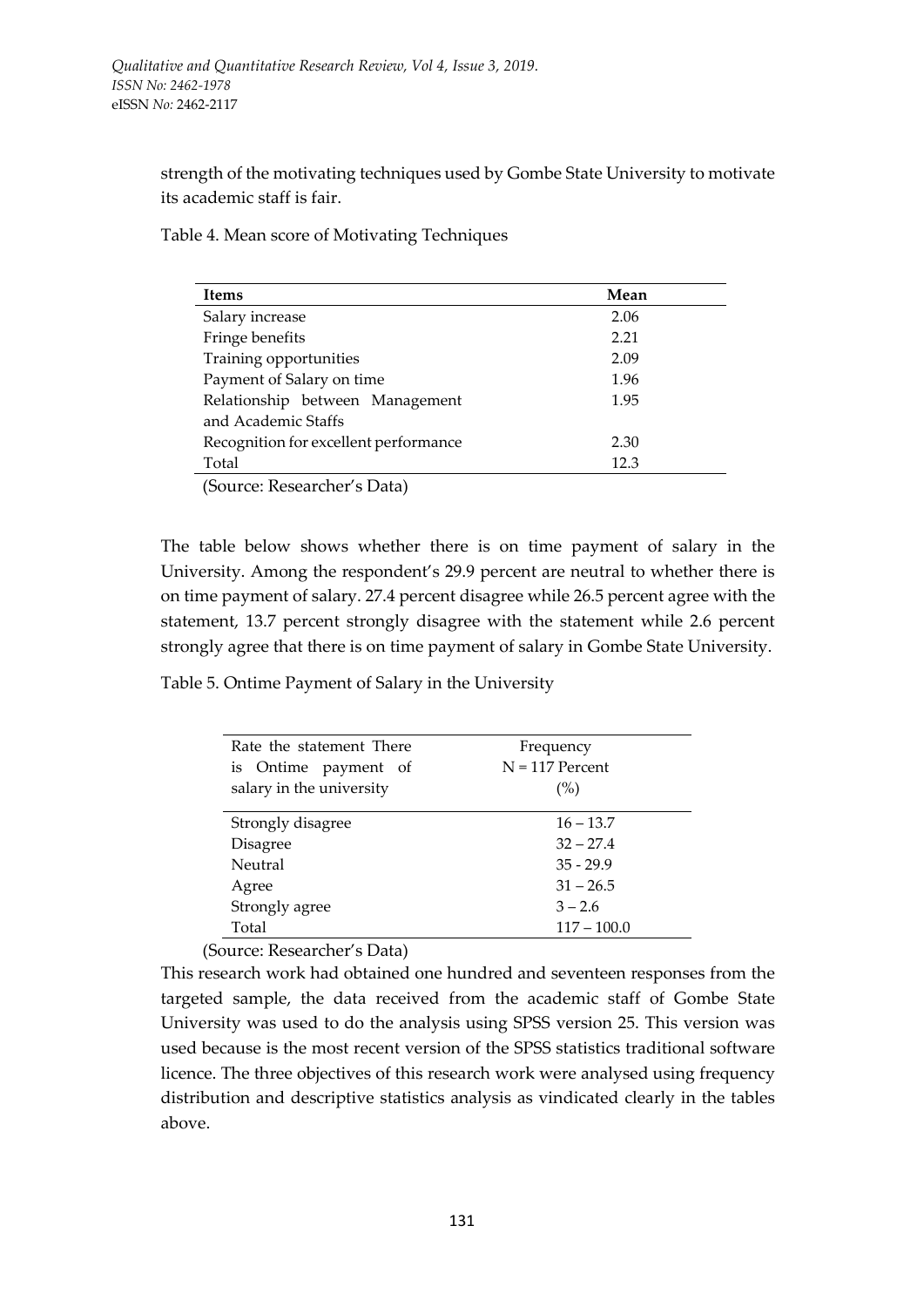#### **SUMMARY AND DISCUSSION**

In this part, summary and major findings of this research work based on the three objectives of this study are discussed.

## **To Assess the Motivational Level of Academic Staff in Gombe State University**

Findings from this study shows that motivational level of academic staff in Gombe State University is very high as more than 90 percent of the academic staff affirmed that they enjoy working in the University. This implies that the academic staff are motivated, because it is very difficult and rare for a person to enjoy doing a work or task if he/she is not motivated.

Academic staff motivational level was also assessed by getting the mean and standard deviation of the summation of total motivation score as a whole is 5.2 ± 0.95 (mean  $\pm$  SD). Which is greater than 3.5 half of the maximum score 7, based on this result it can be concluded that there is a high level of motivation among the academic staff of Gombe State University.

Surprisingly, this is one of the unanticipated findings of this study which is contrary to what is in the literature reviewed that Nigerian University lecturers have been de-motivated and dissatisfied with their jobs mainly due to poor remuneration. In the problem statement and chapter two of this study, it was established by many studies that a reasonable number of academic staffs in some Nigerian public Universities are unmotivated due to many reasons as explained earlier. But this does not directly affect academic staffs of Gombe State University as vindicated clearly by responses received from academic staff of the University which was used to arrive at the result shown above.

A further interview was carried out by the researcher with some of the academic staff of Gombe State University on why their motivational level is high compare to their counterparts in other Nigerian Universities, their response was that due to the few number of academic staff in Gombe State University they enjoy a consistent staff development programmes such as sponsorship to conferences and seminars, in-service training, research grants and sponsorship to further their studies within and outside the country compare to other older University like Ahmadu Bello University Zaria, Bayaro University Kano, University of Maiduguri etc. that their academic staffs are more than 1500 which results in a lot of competition among the academic staff to enjoy the above mentioned staff developments programmes. Another reason which will profess and affirmed this finding is that most of the participants in this study are junior academic staff because the highest educational qualification of most of the academic staff that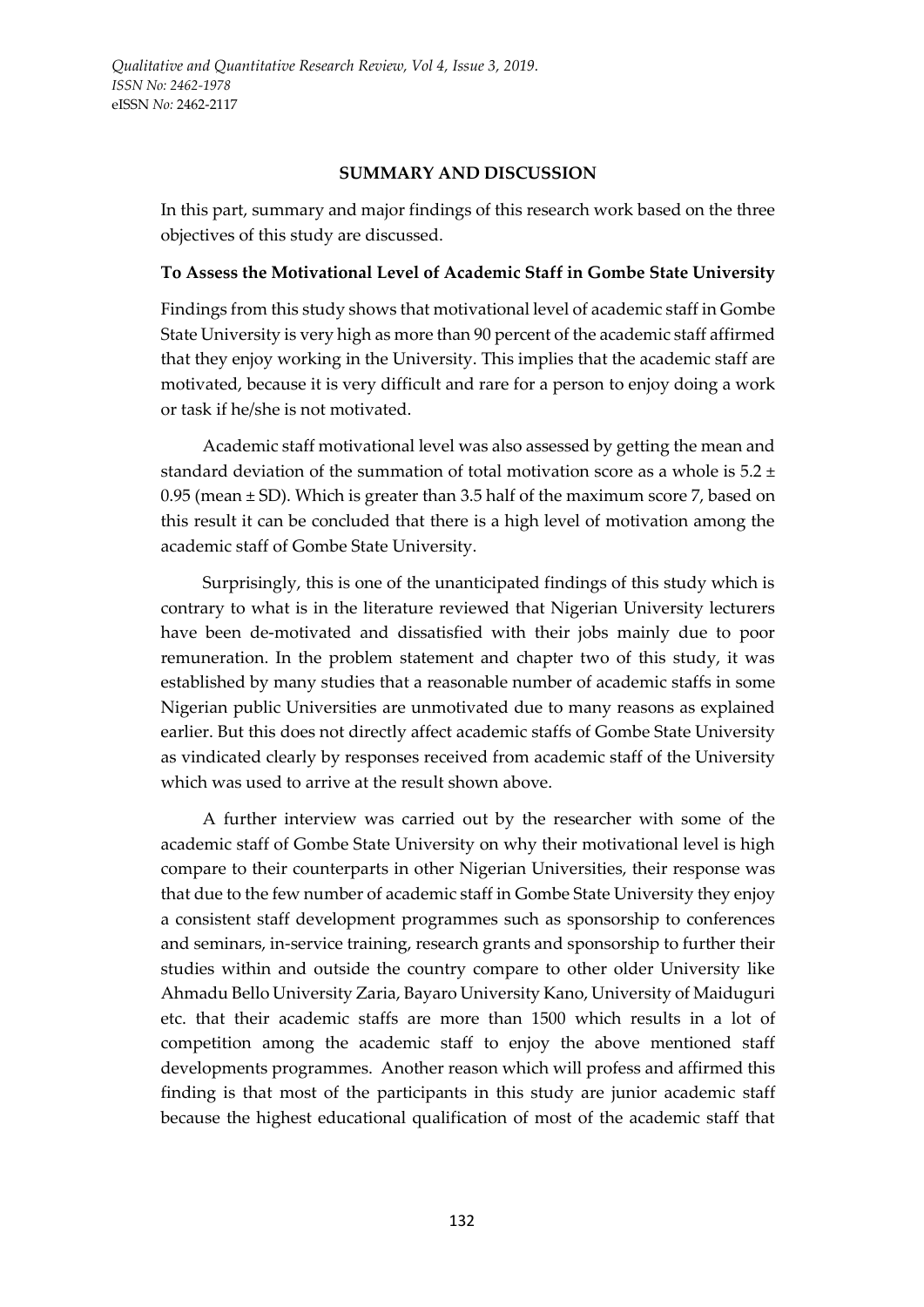participated in this study (69.2) percent is master's degree which shows that they are not among the senior academic staff. 40.1 percent of them are at the rank of lecturer II with the age range between  $31 - 40$  years which signifies they are still young and happy with the remuneration they received. This finding is similar to that of Egbule (2003). Where he showed an improving trend in the expressed level of job satisfaction and motivation of lecturers in Nigerian Universities.

## **Factors that Motivates Academic Staff in Gombe State University**

Results from this study shows that a reasonable number of the respondents (43.6) percent and 28.8 percent agree that the University adopts in-service training and job security to motivates them. Among the various factors of motivation, 58.1 percent of the academic staff affirmed that promotion opportunities motivate them most. In addition, almost 45 percent of the respondents enjoyed promotion once which is a moderate result since most of them are junior staff and 31.0 percent confirmed that training and motivational talks motivates them most and boost their performance.

On the other hand, findings of this study show that other factors of motivation are rated moderately fair by the respondents such as improvement of retirement plan, involvement of academic staff in decision making related to them and welfare and benefit packages are rated also moderately fair by the academic staff of the University. This shows that for the management of Gombe State University to fully motivate its academic staff to function efficiently and effectively there is need for them to improve the factors of motivation available in the University and provide more motivational tools to boost the performance of academic staff.

# **Techniques of Motivating Academic Staff in Gombe State University**

Findings from this study shows that the strength of the techniques of motivating academic staff of the University is moderately fair. After measuring the strength of the techniques of motivation, results indicate the mean score is 12.3 which is greater than half of the total maximum score 18. Another finding in this study reveals that almost 30 percent of the academic staff agree that the University management do pay salary on time, while 27.4 percent disagree with the statement there is on time payment of salary in the university. Base on this, the University management need to improve on payment of salary on time.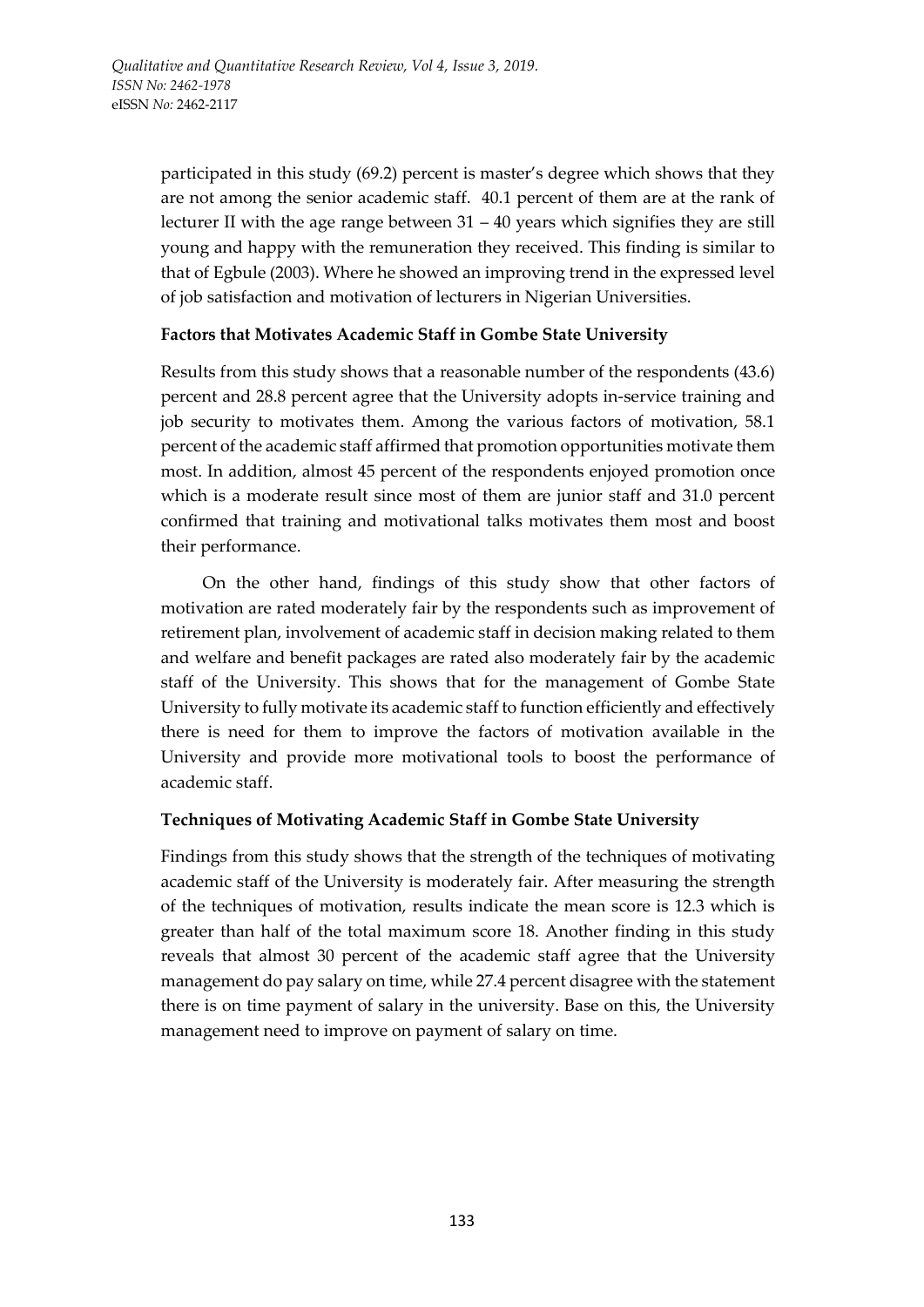### **PRACTICAL IMPLICATION**

The work has a practical implication for all stakeholders involved in the process of motivation particularly in the academic sector. It will help in giving a clear direction for the authorities and management of Gombe State University and indeed other Universities to apply some motivative measures to boost academic performances in Nigerian Universities through the increase in output, performance and productivity. It will further help the researchers in the field to build on the current work and expand to include more institutions and additional number of academic staff which will present a sample of the Nigerian Universities.

# **CONCLUSION**

Based on this research work in the case of Nigeria as a whole, academic staff in public and private Universities are de-motivated compare to other Universities in developed and developing nations such as Europe and Asia. Poor remuneration, lack of good working condition, lack of career advancement opportunities and many other reasons already explained in the problem statement section in the early stage of this study which led to the de-motivation of academic staff in Nigerian Universities.

Even though Gombe State University was only been established within 15 years ago there is no issue of lack of motivation of academic staff as shown in the findings of this study. In addition, the motivational factors and techniques use in motivating academic staff in Gombe State University are moderately fair compare to some Universities in the country.

## **RECOMMENDATION**

The federal and state government in Nigeria should pay heed to the following recommendations suggested by this study to further upgrade and motivate academic staff in the country: There should be increase in salary and welfare of academic staff, blending of small academic staff training colleges into larger once and expanding the capacity of their intake, developing unqualified academic staff through in-service training and upgrading the quality of programmes for academic staff educators, provision of good working condition and adequate modern equipment's such as library facilities, modern teaching facilities (ICT facilities).

More so, University administrators need to increase their academic staff motivation, support them in achieving their set goals and facilitate their job satisfaction, there should be diversity in the motivation techniques adopted to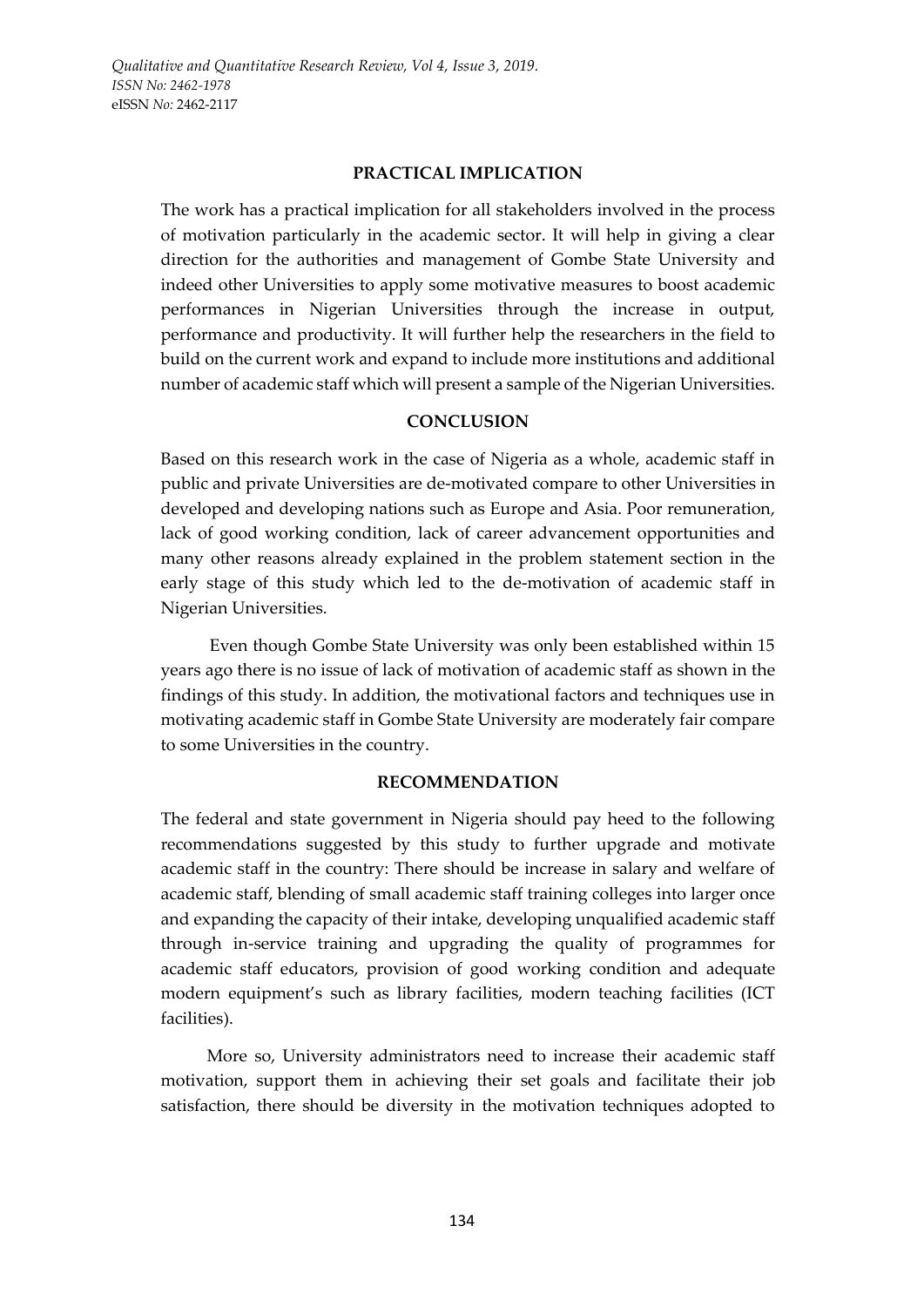meet the needs of the academic staff and adequate chances for professional growth should also be provided.

It is suggested that for researchers that want to dwell into this subject matter, should look into issues such as why is it that many academicians are migrating from Nigerian public Universities to Europe in search for better remuneration and good standard of living as reported by World Bank (2004). Why are a lot of academic staff in Nigerian public and private Universities are de-motivated and why does academic staff make up one of the lowest income groups in Nigeria and the way forward?

### **REFERENCES**

- Abouchedid, K., & Abdelnour, G. (2015). Faculty Research Productivity in Six Arab countries. *International Review of Education, 61*(5), 673-690.
- Adamu, A., & Jimada, I. (2014). *Mahadi and the Making of a Model Tertiary Institution in the Sudanic Savannah:* Gombe State University. Nigeria: M O Press & Publishers Ltd.
- Adelabu, M. A. (2005). *Teacher Motivation and Incentives in Nigeria*. London: DFID.
- Adewale, A. S., Ghavifekr, S., & Abdulsalam, I. (2017). Impact of Stress on Academic Staff: Implication for Higher Education Management and Leadership. MOJEM: *Malaysian Online Journal of Educational Management, 5*(2), 75-91.
- Anitha, J. (2014). Determinants of Employee Engagement and their Impact on Employee Performance. *International journal of productivity and performance management, 63*(3), 308.
- Arokiasamy, A. R. A., Tat, H. H., & bin Abdullah, A. G. K. (2013). The Effects of Reward System and Motivation on Job Satisfaction: Evidence from the Education Industry in Malaysia. *World Applied Sciences Journal, 24*(12), 1597-1604.
- Atuahene, F. (2011). Re-thinking the Missing Mission of Higher Education: An anatomy of the research challenge of African universities. *Journal of Asian and African studies, 46*(4), 321-341.
- Atuahene, F., & Owusu-Ansah, A. (2013). A Descriptive Assessment of Higher Education Access, Participation, *Equity, and Disparity in Ghana. Sage Open, 3*(3).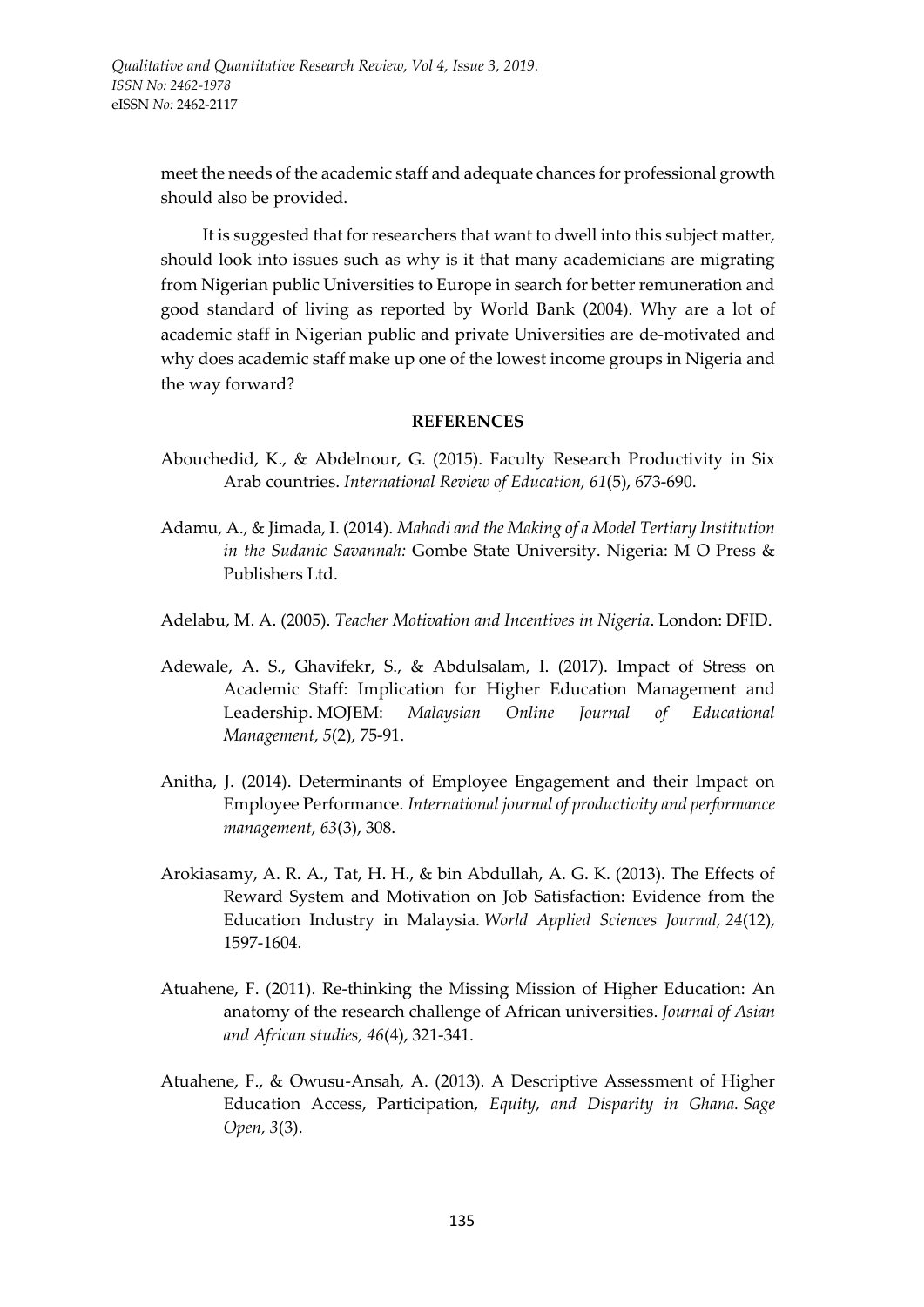- Badu, E. E. (2005). Employee Motivation in University Libraries in Ghana: A Comparative Analysis. *Information development, 21*(1), 38-46.
- Bao, C., & Nizam, I. (2015). The Impact of Motivation on Employee Performance in the Electronics Industry in China. *International Journal of Accounting, Business & Management, 3*(2), 11-12.
- Biswas W., & Giri A. (2017). Effectiveness of Motivational Management on Employee Performance in Higher Educational Institutions of West Bengal. *International Journal for Research in Engineering Application & Management, 3*(9), 2454-9150.
- Cole G.A. (2002). Personnel and Human Resource Management. C&C Offset China.
- Creswell, J. W. (2014). *Educational research: Planning, conducting, and evaluating quantitative* (pp. 146-166). Upper Saddle River, NJ: Prentice Hall.
- Daft R. L. (2012). Management. (12th ed.). Singapore, Cengage Learning Asia Pte Ltd.
- Dieleman, M., Cuong, P. V., & Martineau, T. (2003). Identifying Factors for Job Motivation of Rural Health Workers in North Viet Nam. *Human resources for health, 1*(1), 10.
- Egbule, P. E. (2003). Factors Related to Job Satisfaction of Academic Staff in Nigerian Universities. *Journal of Further and Higher education, 27*(2), 157- 166.
- Fielden, J. (2008). Global Trends in University Governance. Education working paper series, 9, 278200-1099079877269.
- Hameed, A., & Waheed, A. (2011). Employee Development and its Effect on Employee Performance a Conceptual Framework. *International journal of business and social science, 2*(13).
- Hurley, J., Bowling, A., Griffiths, J., & Blair, D. (2015). Factors Challenging and Supporting Scholarly Activity for Academic Staff in a Regional Australian University Environment. *Journal of Further and Higher Education, 39*(2), 241-254.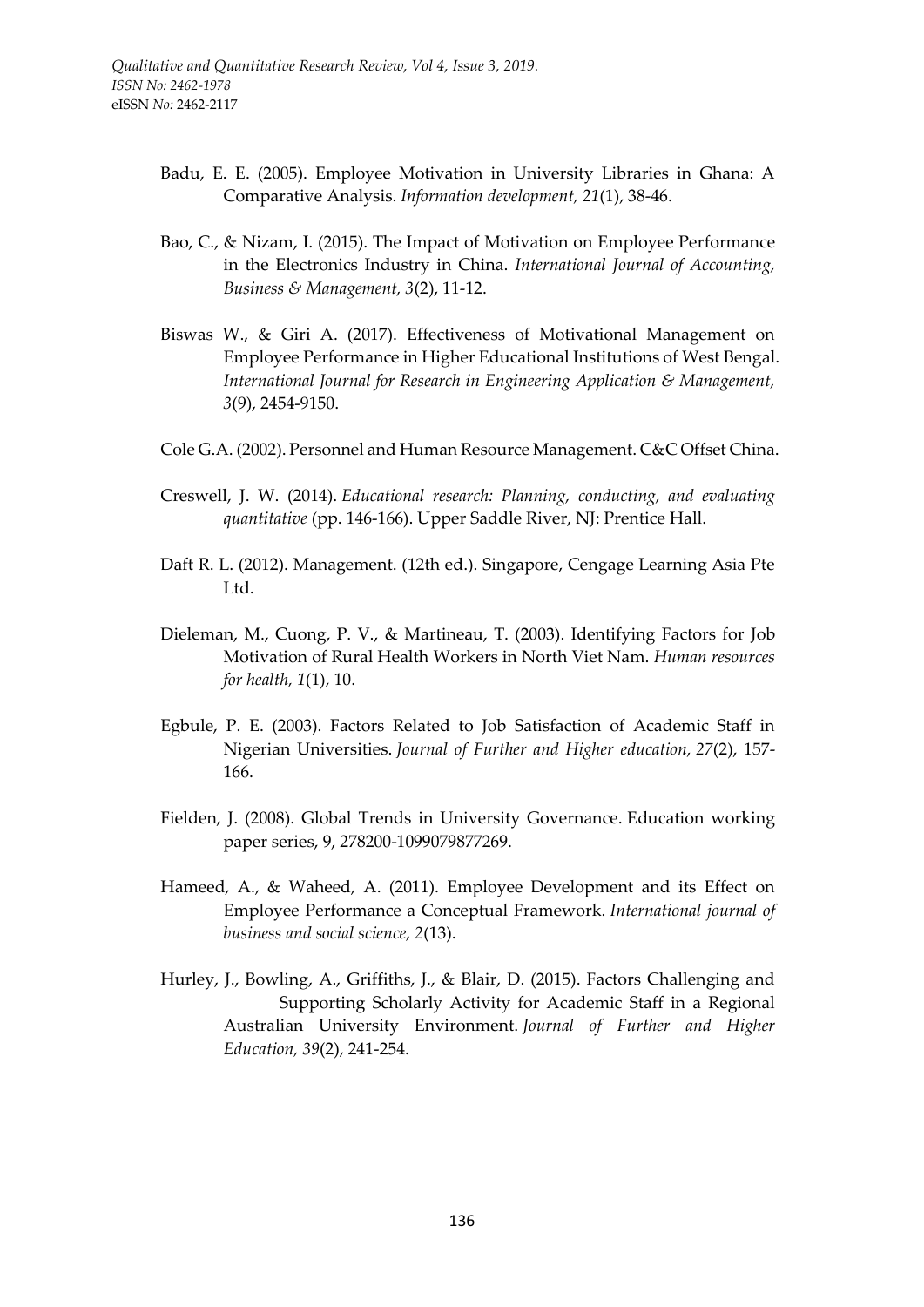- Inamullah, H. M. (2008). Perception of Students Regarding Motivational Techniques Used by the Principals of Colleges in NWFP. *Contemporary Issues in Education Research, 1*(1), 7-12.
- Ismail, A., & Ahmed, S. (2015). Employee Perceptions on Reward/Recognition and Motivating Factors: A comparison between Malaysia and UAE. *American Journal of Economics, 5*(2), 200-207.
- Jackson, S. L. (2015). *Research methods and statistics: A critical thinking approach*. USA, Cengage Learning.
- Jokthan E. T. (2013). Issues and Challenges in Teacher Recruitment and Retention. *JORIND 11*(2), 182-183.
- Kamoh, N. M., Ughili, L. S., & Abada, A. A. (2013). Enhancing the Teacher Profession: key to Revamping the Education Sector in Nigeria. *Academic Research International, 4*(1), 129.
- Kivistö, J., Pekkola, E., & Lyytinen, A. (2017). The Influence of Performance-Based Management on Teaching and Research Performance of Finnish Senior Academics. *Tertiary Education and Management, 23*(3), 260-275.
- Krejcie, R. V., & Morgan, D. W. (1970). Determining Sample Size for Research Activities. *Educational and psychological measurement, 30*(3), 607-610.
- Kumar, R. (2011). *Research Methodology: A Step by Step Guide for Beginners.* (3rd ed.). London, SAGE Publications Ltd.
- Malik, N. (2010). A Study on Motivational Factors of the Faculty Members at University of Balochistan. Serbian Journal of Management, 5(1), 143-149.
- Mathis, R. L., & Jackson, J. H. (2011*). Human Resource Management: Essential Perspectives*. Cengage Learning.
- Mehta, A., & Srivastava, M. A. (2014). Motivation of Academic Staff-A Comparative Study of Selected Government and Private Management Institutes of Delhi/NCR.
- Njambi, C. (2014). Factors influencing employee motivation and its impact on employee performance: a case of AMREF Health Africa in Kenya. (Doctoral dissertation, United States International University-Africa).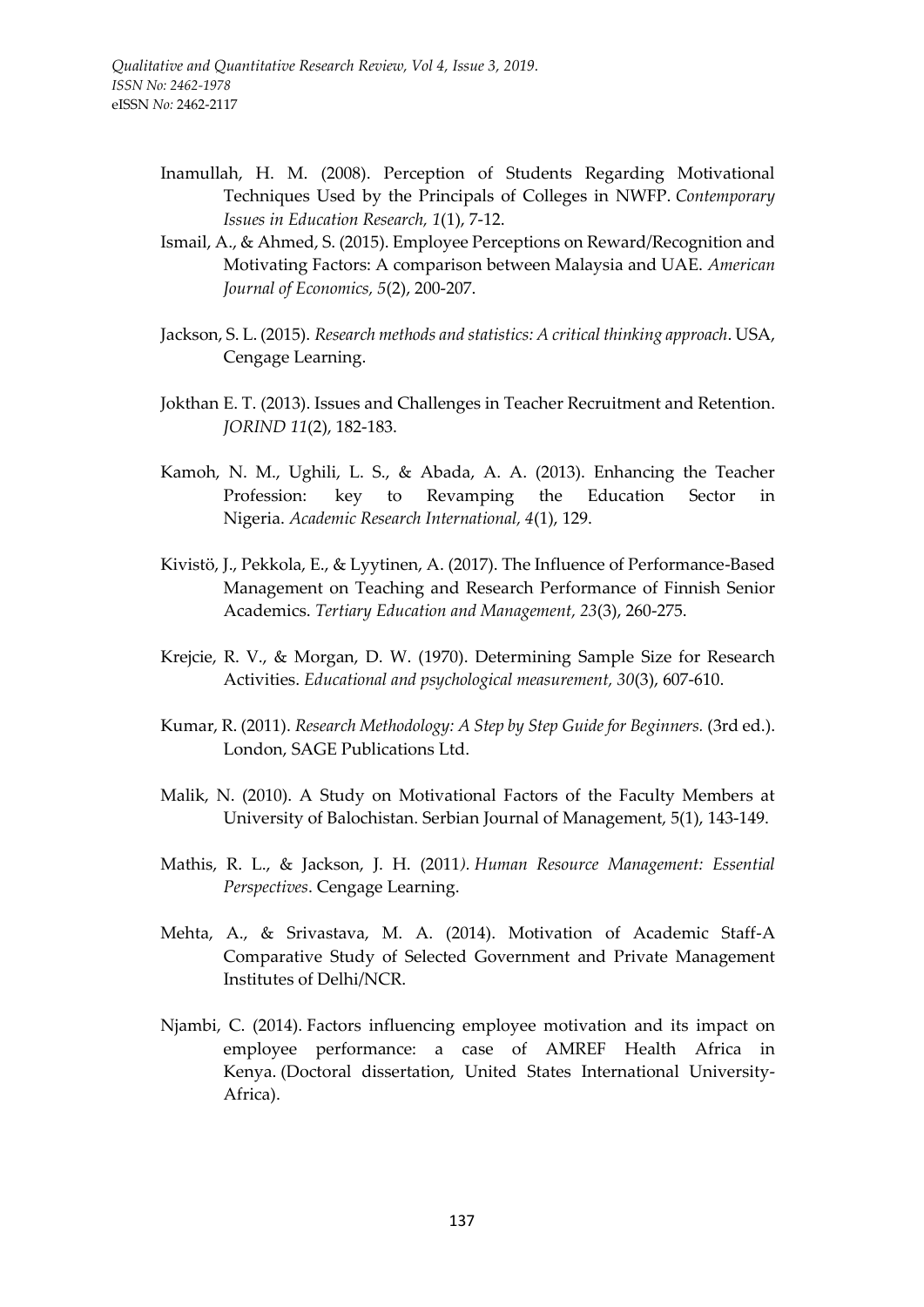- Ogbogu, C. O. (2009). An Analysis of Female Research Productivity in Nigerian Universities. *Journal of Higher Education Policy and Management, 31*(1), 17- 22.
- Ogbogu, C. O. (2017). The Effects of Motivation on Staff Job Performance: Evidences from the Lagos State Ministry of Environment, Nigeria. *Journal of Sustainable Development, 10*(2), 183.
- Osakwe, R. N. (2014). Factors Affecting Motivation and Job Satisfaction of Academic Staff of Universities in South-South Geopolitical Zone of Nigeria. *International Education Studies, 7*(7), 43.
- Quible Z. K. (2005). Administrative Office Management An introduction. (8th ed.). New Jersey, Pearson Education, Inc., Upper Saddle River.
- Robbins, S. P, & Judge, T. A. (2012). *Essentials of Organizational Behaviour* (11th ed.). UK, Pearson Education Limited.
- Rundell, M. (2002). Macmillan English dictionary: for advanced learners. Macmillan.
- Samuel, M. O., & Chipunza, C. (2009). Employee Retention and Turnover: Using Motivational Variables as a Panacea*. African journal of business management, 3*(9), 410-415.
- Scott, W. R., & Davis, G. F. (2007). *Organizations and Organizing: Rational, Natural, and Open System Perspective*. New Jersey: Person Prentice Hall.
- Sekaran, U., & Bougie, R. (2016). *Research methods for business: A Skill Building Approach*. John Wiley & Sons.
- Shaheen, I., Sajid, M. A., & Batool, Q. (2013). Factors Affecting the Motivation of Academic Staff: A Case Study of University College Kotli, UAJ&K. *International Journal of Business and Management Invention, 2*(1), 105-112.
- Tella, A., Ayeni, C. O., & Popoola, S. O. (2007). *Work Motivation, Job Satisfaction, and Organisational Commitment of Library Personnel in Academic and Research Libraries in Oyo State, Nigeria.* Library Philosophy and Practice (e-journal), 118.
- Thoonen, E. E., Sleegers, P. J., Oort, F. J., Peetsma, T. T., & Geijsel, F. P. (2011). How to Improve Teaching Practices: The Role of Teacher Motivation,